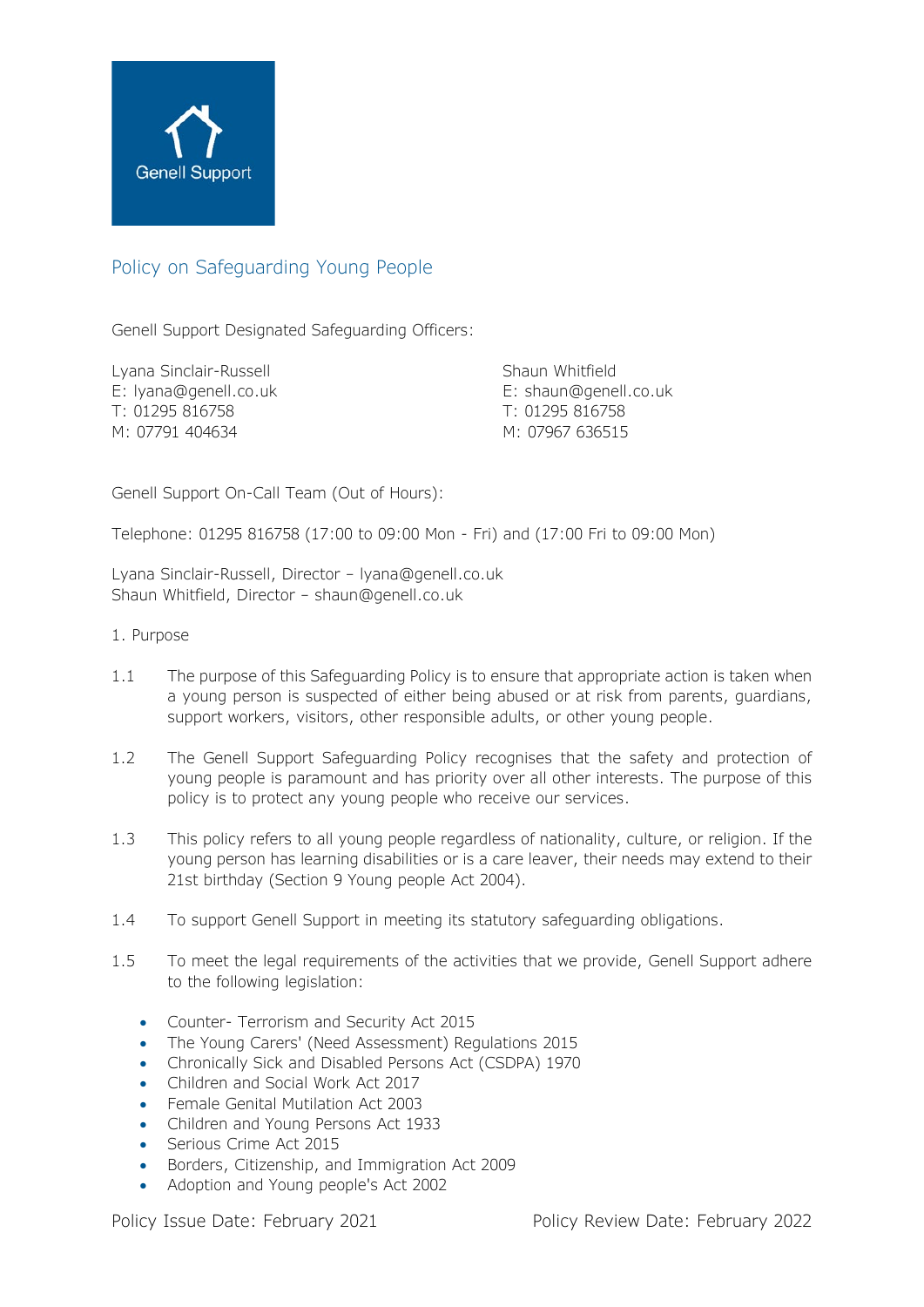- Digital Economy Act 2017
- Modern Slavery Act 2015
- United Nations Convention Rights of the Young person 1989
- The Sexual Offences Act 2003
- The Police Act 1997
- The Care Act 2014
- Children Act 1989
- Children Act 2004
- Equality Act 2010
- Human Rights Act 1998
- Public Interest Disclosure Act 1998
- Safeguarding Vulnerable Groups Act 2006
- General Data Protection Regulation 2016
- Data Protection Act 2018

## 2. Scope

- 2.1 The following roles may be affected by this policy:
	- All team members
	- Volunteers
	- Anyone working on behalf of our organisation
	- Management and Directors
	- Students, Trainees, Apprentices, Work Experience
	- Contractors
	- Agency Team members
- 2.2 The following people may be affected by this policy:
	- Young people we support
- 2.3 The following stakeholders may be affected by this policy:
	- Family
	- Commissioners
	- NHS and external health professionals
	- Local Authority
- 2.4 This Policy dovetails with, and must be read in conjunction with, the following related Genell Support safeguarding policies:
	- 4.1 Safeguarding Practice Statement
	- 4.3 Policy on Safe Practice and Lone Working
	- 4.4 Policy on Safeguarding Against Sexual Exploitation
	- 4.5 Policy on Bullying and Harassment
	- 4.6 Policy on Receiving Disclosures of Abuse from Young People
	- 4.7 Policy on Allegations of Abuse Against Team members
	- 4.8 Policy on Allegations of Abuse Against Other Young People
	- 4.9 Policy on Young People's Complaints and Grievances
	- 4.10 Policy on Safeguarding Against Radicalisation
- 3. Objectives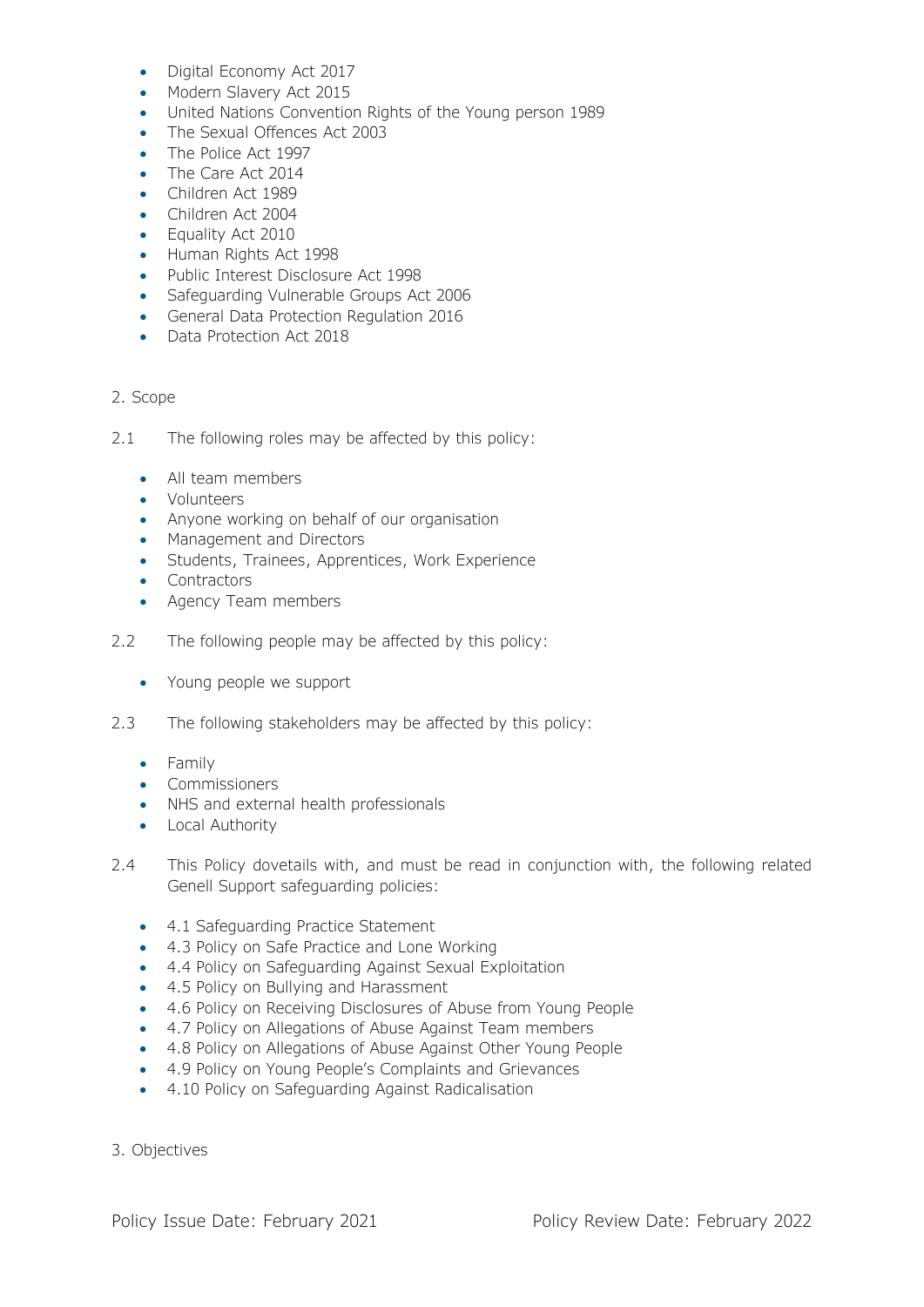- 3.1 The objective of Genell Support is to have a coordinated approach to safeguarding and to ensure that Genell Support procedures dovetail with policies and procedures published by the Local Safeguarding Partners of Genell Support whose contact details we have appended to this policy.
- 3.2 To ensure that the voice of the young person is heard and that a person-centred approach is taken at all times.

## 4. Policy

## 4.1 Statement of Intent:

Genell Support recognises the vulnerability of young people and believes it is always unacceptable for a young person to experience abuse of any kind. It wholly supports the principle that the welfare of the young person is paramount and accepts the United Nations Declaration of the Rights of the Child. Genell Support understands that young people can be under threat, and/or abused by parents/family, other children and young people, carers, support team members and others, and that everyone who works with young people has a responsibility for keeping them safe. Genell Support will ensure that it works in partnership with other agencies, young people, and their families so that they receive the right help, at the right time and with everyone who comes into contact with them, understanding that they all have a role to play in identifying concerns, sharing information, and taking prompt action. Additionally, Genell Support believes that all young people, regardless of ethnicity, gender, culture, sexual orientation, disability, faith, or religious belief, have a right to equal protection from all types of harm or abuse.

### 4.2 Young people with additional complex needs

Genell Support recognises that disabled young people and those with additional complex needs are at increased risk of abuse. Furthermore, it understands that some young people have increased vulnerability because of the impact of previous experiences, their level of dependency, their communication needs, or other issues and that threats can take a variety of different forms including sexual, physical, and emotional abuse, neglect, exploitation by criminal gangs and organised crime groups, trafficking, online abuse, sexual exploitation, and the influences of extremism leading to radicalisation. All necessary steps will be taken to ensure that the rights of all young people are respected and that opportunities for abuse to occur are minimised.

4.3 Genell Support will seek to keep young people safe by:

- Empowering young people, and listening, respecting, and responding in a compassionate but effective way.
- Ensuring a person-centred approach to service planning and delivery and keeping the young person in focus when making decisions about their lives.
- Ensuring that all team members read and understand this policy.
- Providing mandatory safeguarding training to team members to enable them to recognise signs of abuse and follow appropriate procedures when dealing with safeguarding concerns.
- Adopting robust safer recruitment, selection and vetting procedures.
- Sharing information about safeguarding and good practice with team members, volunteers, parents, carers, and relevant agencies.
- Requiring all team members to follow the reporting and recording procedures in every case of suspected or disclosed abuse.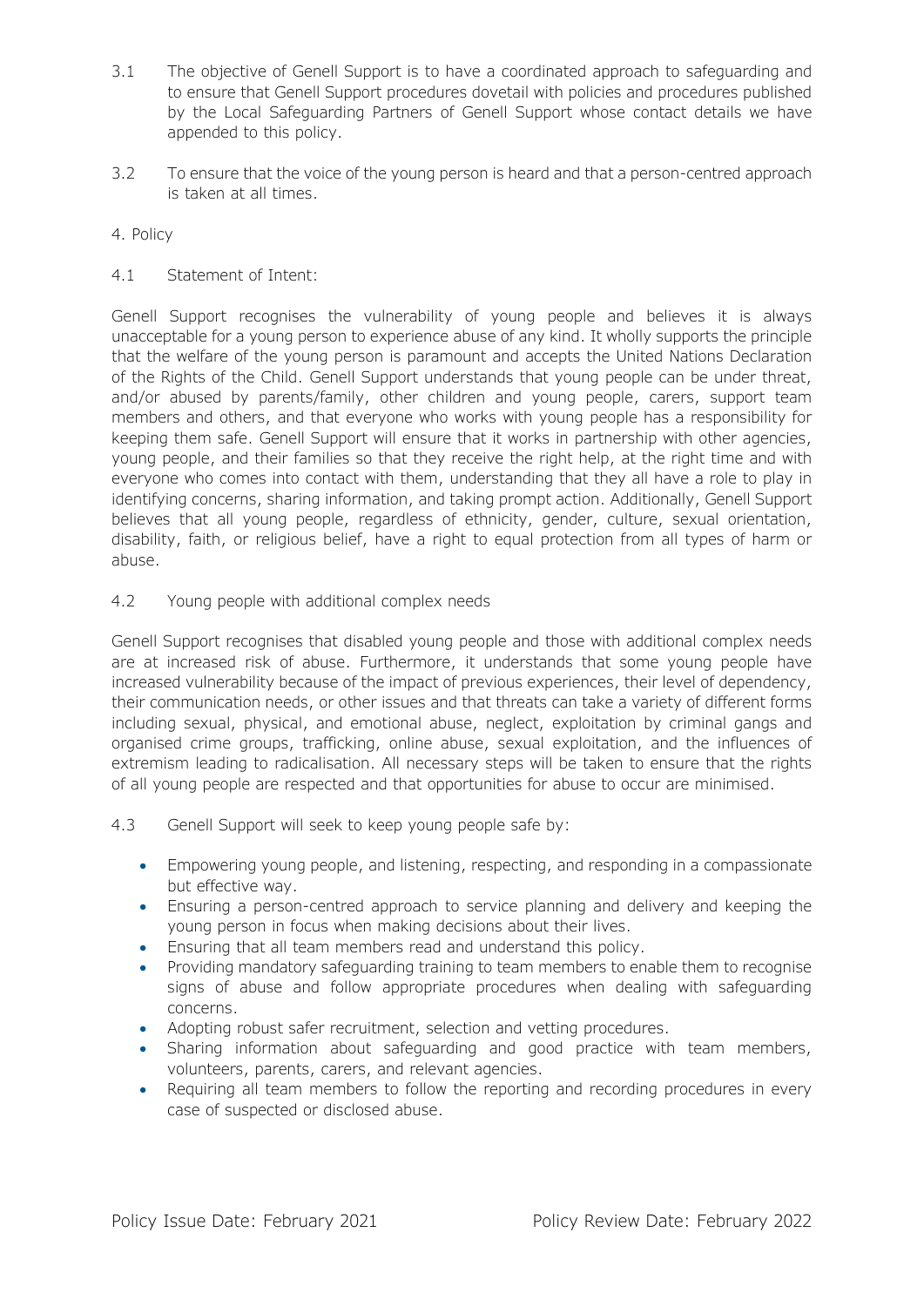- Ensuring that all team members with a duty of care for young people, will be provided with appropriate guidance, training, and support to enable them to fully implement this policy.
- Providing effective management and support systems so that all team members know who to contact within Genell Support in the event of safeguarding concerns arising.
- Working within the relevant Children's Safeguarding Partnership guidance and procedures.
- Ensuring policy and practice remains current and up to date and dovetails with local Children's Safeguarding Partnership procedures.

### 4.4 Information Sharing and Confidentiality

Good communication is essential for any organisation. In Genell Support, every effort will be made to assure individuals that, should they have concerns, they will be listened to and taken seriously. It is the responsibility of the Designated Safeguarding Officers to ensure that information is available to, and is exchanged between, all those involved in this organisation and its activities.

Young people have a right to information, especially any information that could make life safer for them. Genell Support will act to ensure that they have information about how, and with whom, they can share their concerns, complaints, and anxieties. When sharing information, team members will be sensitive to the level of understanding and maturity, as well as to the level of responsibility of the people with whom they are sharing.

We understand that some information is confidential and should only be shared on a strictly need-to-know basis. Genell Support will ensure that team members follow the guidelines: Information Sharing Advice for Practitioners Providing Safeguarding Services to Children, Young People, Parents and Carers (July 2018).

Genell Support will ensure that team members understand that the General Data Protection Regulation (GDPR), Data Protection Act 2018 and human rights law are not barriers to justified information sharing but provide a framework to ensure that personal information about living individuals is shared appropriately.

### 4.5 Safer Recruitment

Genell Support will adopt a consistent and thorough process of safe recruitment in order to ensure that those recruited are suitable. This includes ensuring that safer recruitment and selection procedures are adopted which deter, reject, or identify people who might abuse young people or are otherwise unsuitable to work with them. Genell Support will not sub-contract to any organisation which has not been part of a safer recruitment process.

Genell Support will ensure that the level of DBS check required for the role will be confirmed. The HR Manager will ensure that clearance is obtained before the applicant commences employment. As an employer of team members working with vulnerable young people, Genell Support has a responsibility to refer concerns to the Disclosure and Barring Service in accordance with the Safeguarding Vulnerable Groups Act 2006. Designated Safeguarding Officers must report any relevant concerns to the Local Area Designated Officer.

### 4.6 Best Practice

Genell Support will adhere to HM Government's ' Working Together to Safeguard Children' (2018) and will follow, within the scope of its role and responsibilities, NICE guidance NG76 and CG89 in addition to other best practice documents cited in this policy and procedure.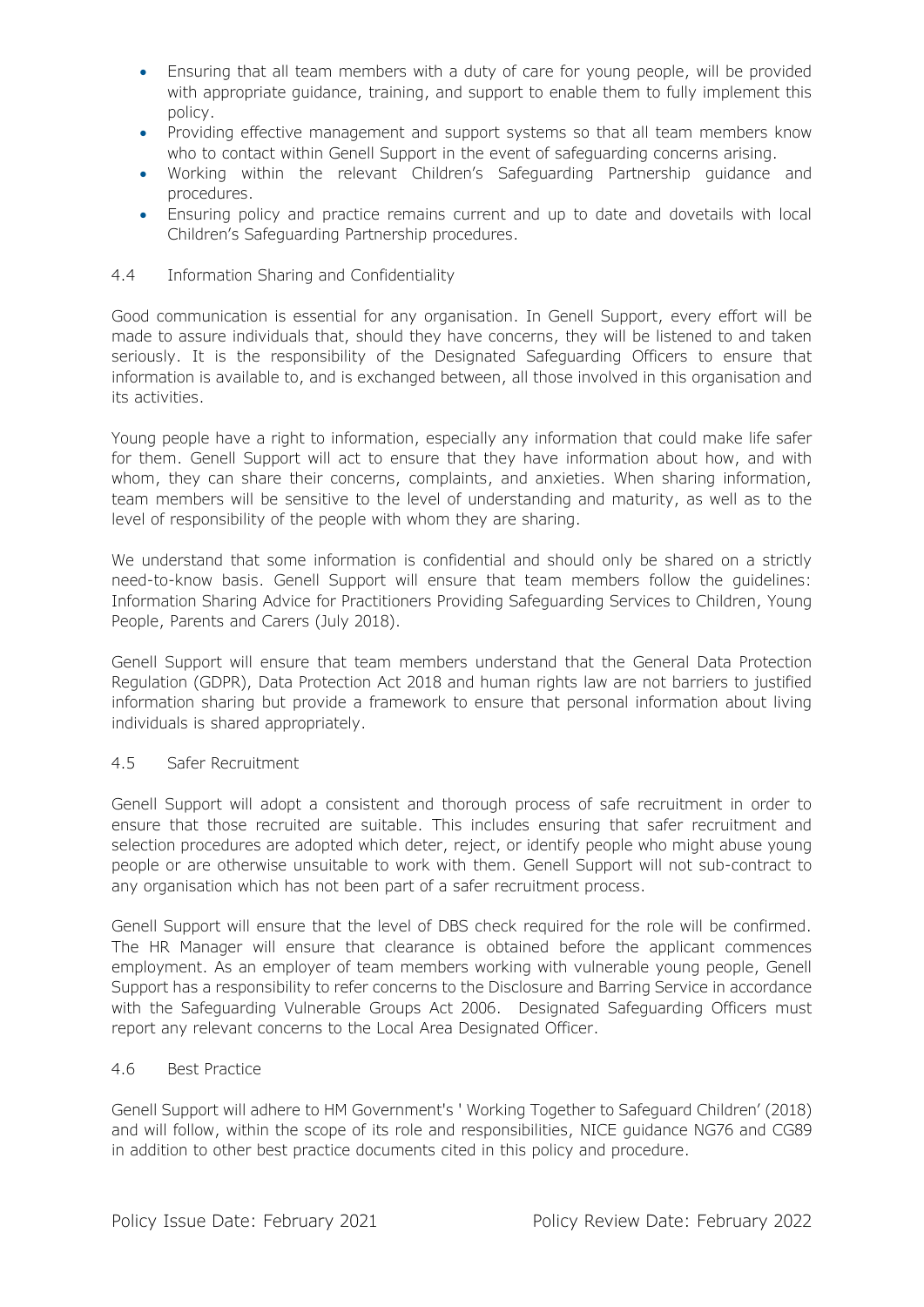## 4.7 Accountabilities and Responsibilities

Individual team members have a responsibility to report and record any concerns, and not to make decisions themselves as to whether abuse has or has not occurred. Doing nothing is never an option. If we know or suspect that a young person is being abused, we will do something about it and ensure that our work is properly recorded.

The Directors at Genell Support will:

- Be responsible for the effectiveness of this policy and related procedures and for ensuring that sufficient resources are available to support its implementation.
- Delegate responsibility for ensuring that this policy is integrated into the governance structure of Genell Support and reviewed as an when necessary, but at least annually.
- Appoint two Designated Safeguarding Officers to undertake a lead role for safeguarding young people, including being involved in Serious Case Reviews with local Safeguarding Children's Partnerships, and agreeing action plans for shortfalls or improvements in process.
- The Designated Safeguarding Officers will review concerns identified, standardise process and learning, and report to the persons responsible for reviewing safeguarding incidents, ensuring that the appropriate people are informed both internally and externally.

Support Managers at Genell Support will:

- Immediately notify one of the Genell Support Designated Safeguarding Officers of any safeguarding concerns.
- Notify the one or both the Genell Support Designated Safeguarding Officers of the outcome of any safeguarding meetings not attended by the Officer.
- Ensure they remain up to date on Safeguarding Children's Partnership processes within their own locality.
- Notify the Local Area Designated Officer (LADO) in line with LADO notification reporting requirements.

The Designated Safeguarding Officers at Genell Support will:

- Contact DBS in line with statutory reporting requirements.
- Ensure that all team members are aware of their responsibilities in accordance with this policy and all other associated documents.
- Monitor compliance with this policy within their area of responsibility.
- Provide support to team members involved in any safeguarding incidents.
- Ensure that team members fully complete their mandatory safeguarding training.
- Ensure that the services provided are compliant with Genell Support safeguarding procedures as well as the local Safeguarding Children's Partnership processes.
- 5. Procedures

### 5.1 Recognising Young people who May Need Early Help

Genell Support should ensure that team members understand the requirement to be alert to the potential need for early help as stated in 'Working Together to Safeguard Children' (2018) for a young person who: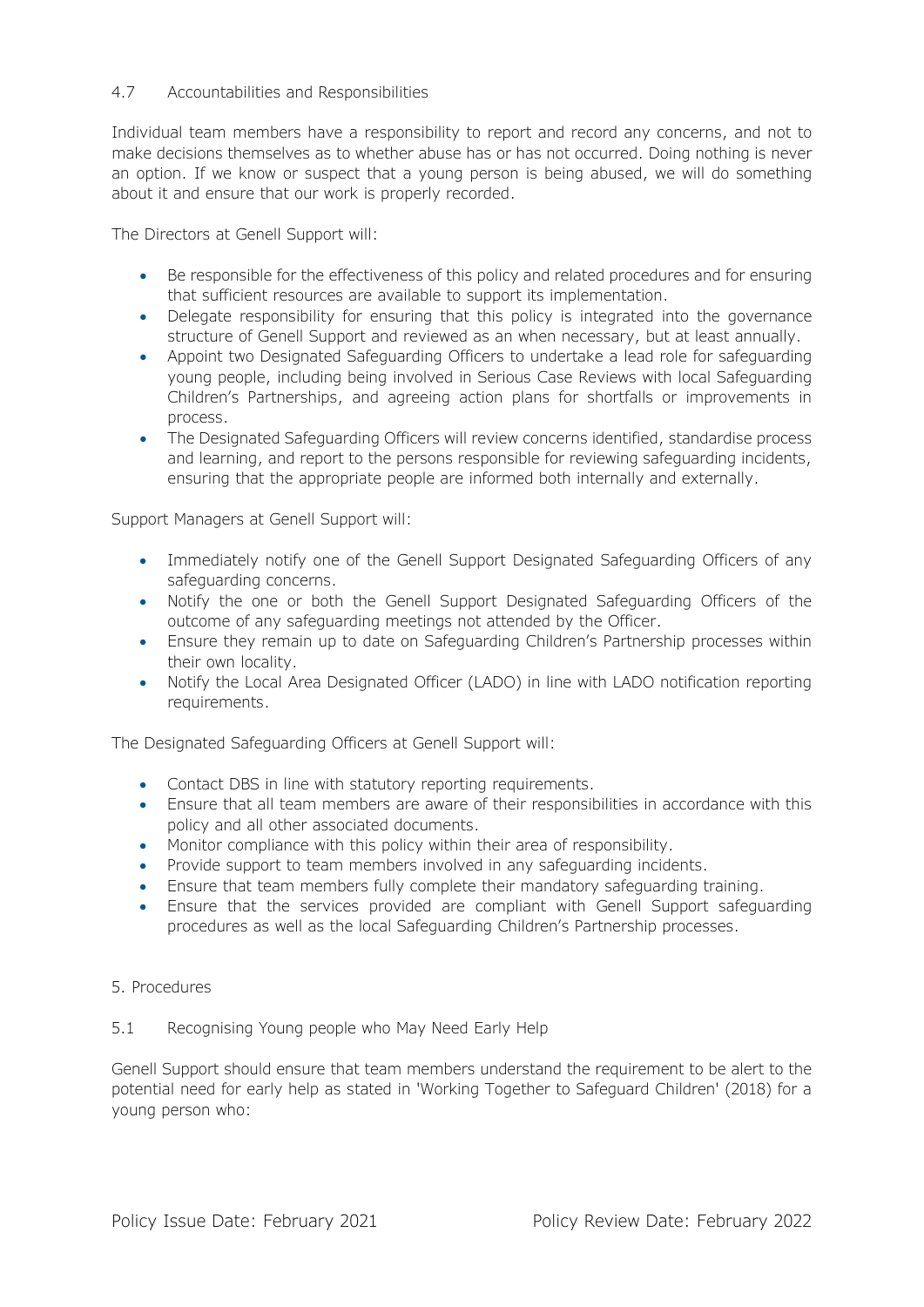- Is disabled and/or has specific additional needs.
- Has special educational needs (whether or not they have a statutory Education, Health and Support Plan).
- Is a young carer.
- Is showing signs of being drawn into anti-social or criminal behaviour, including gang involvement and association with organised crime groups.
- Is frequently missing/goes missing.
- Is at risk of modern slavery, trafficking or exploitation.
- Is at risk of being radicalised or exploited.
- Is in a family circumstance presenting challenges, such as drug and alcohol misuse, adult mental health issues and domestic abuse.
- Is misusing drugs or alcohol themselves.
- Has returned home to their family.
- Is a privately fostered young person.

Additionally, team members should be aware of any new or emerging threats which include online abuse, grooming, sexual exploitation and radicalisation as well as having the ability to identify symptoms and triggers of abuse or neglect.

## 5.2 Local Procedures

All team members, including contracted or agency team members working with young people, will familiarise themselves with the safeguarding policies, procedures and guidelines and work within them. Genell Support will ensure that all team members within the organisation are aware and understand the safeguarding policies and reporting procedures.

### 5.3 Responding When a Young Person Discloses Abuse

Keep the following considerations in mind when talking to a young person who is disclosing abuse:

- Help the young person to feel as comfortable as possible.
- Reassure the young person that it is not their fault. Let them know that they have not done anything wrong.
- Do not react with shock, anger, disgust. Be calm.
- Do not force a young person to talk. Give the young person time. Let him/her talk to you at their own pace.
- Do not force a young person to show you any injuries.
- Use terms and language that the young person can understand.
- Do not 'interview' the young person.
- Ask appropriate questions.
- Do not ask leading questions.
- Do not teach the young person new terms or words. This is important in relation to any potential subsequent legal action that may follow.
- Be honest with the young person.
- Confirm the young person's feelings be supportive.
- Remember that the safety of the young person is most important. Keep in mind that a young person might be further abused if they report that they have spoken to someone about the abuse. If you feel that the young person is in danger, you must act immediately.
- 5.4 Reporting Concerns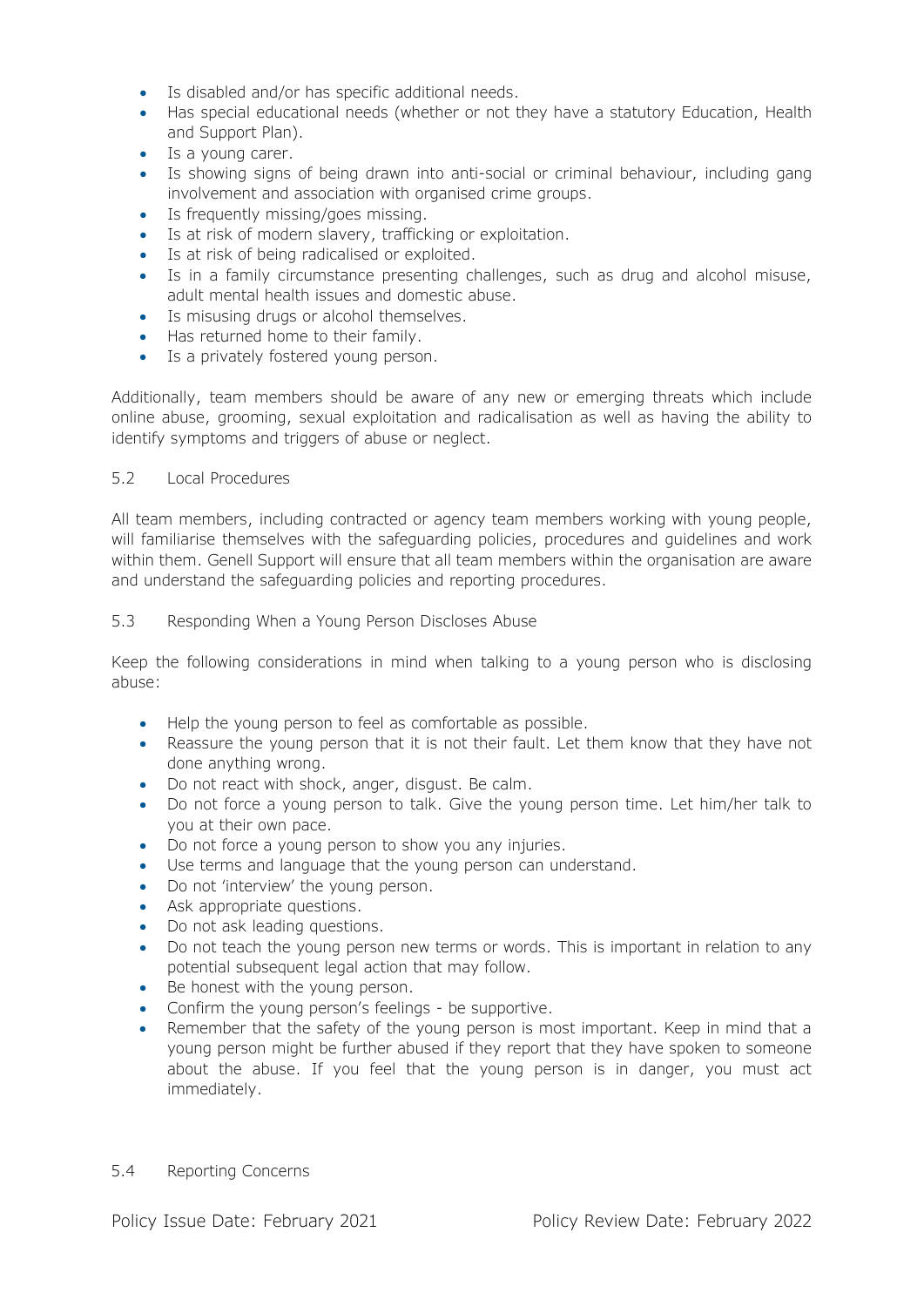- If the young person requires immediate medical attention call 999 and request an ambulance. Inform the call handler that the incident involves a child protection concern.
- Call 999 if in immediate danger.
- Report incidents and concerns to a Designated Safeguarding Officer and a Director of Genell Support who will support you to complete the appropriate documentation.
- Report to the young person's social work team.

## 5.5 Management of Allegations Against People in Positions of Trust

Genell Support will deal with allegations against those who work with young people in a thorough, robust, and comprehensive manner. Genell Support will make a clear distinction between an allegation, a concern about the quality of support, or a complaint. An allegation may relate to a person who works with young people who has:

- Behaved in a way that has harmed, or may have harmed, a young person.
- Possibly committed a criminal offence against or related to a young person.
- Behaved towards a young people in a way that indicates they may pose a risk of harm to young people.

If an allegation arises it should:

- Be reported immediately to a Designated Safeguarding Officer and a Director of Genell Support.
- Be addressed as quickly as possible with a consistent and thorough investigation. Where it appears that a criminal offence may have been committed, the Police should be contacted immediately by the appropriate Designated Safeguarding Officer.
- The young person's social work team must be informed immediately, or as soon as practicably possible, of any allegations that come to the attention of Genell Support or that are made to the Police regarding an employee or someone in a position of trust working with, on behalf of, or who is known to, Genell Support who may have caused harm to a young person. It is the responsibility of the appropriate Designated Safeguarding Officer to ensure that the young person's social work team are notified without delay.

## 5.6 Referral to DBS

If Genell Support removes an individual (paid worker or unpaid volunteer) from work activity with young people (or would have, had the person not resigned first) because the person poses a risk of harm to young people, it must make a referral to the Disclosure and Barring Service to consider whether to add the individual to the barred list. Where an individual is a registered practitioner such as a Registered Nurse, they should also be referred to their Registered Body, such as the Nursing and Midwifery Council, irrespective of whether they were working as a registered practitioner for Genell Support.

### 5.7 Safeguarding young people with additional needs

Research suggests that disabled young people are at increased risk of abuse, and that the presence of multiple disabilities appears to increase the risk of both abuse and neglect. A young person could be considered disabled if he or she has significant problems with communication, comprehension, vision, hearing or physical functioning. A failure to recognise disabled young people's rights can lead to abusive situations and practices.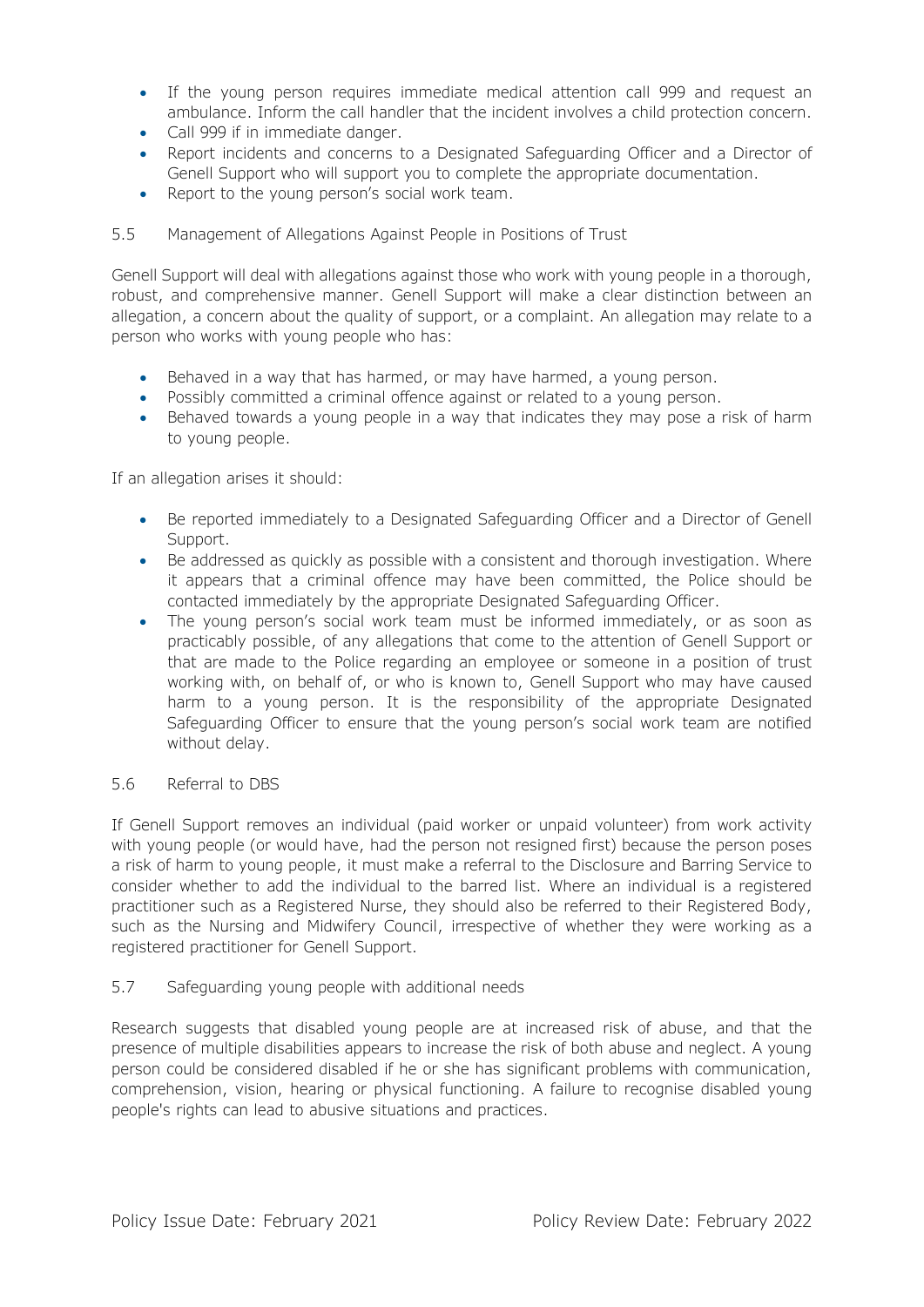Organisational culture, custom, and practice can contribute to institutional abuse or harm.

- Genell Support should not underestimate how poor practice can become pervasive in influencing team members to behave inappropriately.
- Support Workers should be given the opportunity to reflect on their practice and promote a positive risk-taking culture to enhance the quality of life for young people.
- Genell Support will ensure that its services will readily seek the views of young people, and other professionals in reviewing their practice.
- Particular attention should be paid to promoting a high level of awareness of the risks of harm, to high standards of practice, and to strengthening the ability of young people to help themselves.
- Make it common practice to enable disabled young people to make their wishes and feelings known in respect of their support and treatment.
- Ensure that disabled young people receive appropriate personal, health and social education (including sex education).
- Make sure that all disabled young people know how to raise concerns and give them access to a range of adults with whom they can communicate. This could mean using interpreters and facilitators who are skilled in using the young person's preferred method of communication.
- Recognise and utilise key sources of support, including team members in schools such as support workers, friends, and family members where appropriate.
- Ensure that there is an explicit commitment to and an understanding of disabled young people's safety and welfare among all providers of services used by disabled young people.
- Develop the safe support services that families want, and a culture of openness and joint working with parents and carers on the part of services.
- Provide guidelines and training for team members on good practice in managing behaviour that challenges families and services; issues around consent to treatment; anti-bullying and inclusion strategies; sexuality and safe sexual behaviour among young people; monitoring and challenging placement arrangements for young people living away from home.
- Where a young person is unable to tell someone of the abuse, they may convey anxiety or distress in some other way, e.g., behaviour or symptoms, and team members must be alert to this.

## 5.8 Child Sexual Exploitation (CSE)

As a result of recent nationwide cases CSE has become a national priority for health and social care. Team members have a significant contribution to make in identifying young people at risk of sexual exploitation. Where there are concerns about the welfare of a young person, Genell Support should:

- Remember the young person's welfare is of paramount importance.
- Make sure support team members are alert to the signs of sexual exploitation.
- Support team members should seek immediate advice from their manager, and Genell Support should refer to the young person's social work team and/or the Police if there is a suspicion that a young person is at risk of harm or is in immediate danger.
- Genell Support should ensure that team members know and understand the organisational and multi- agency safeguarding arrangements and processes.
- Information should be shared on a need-to-know basis.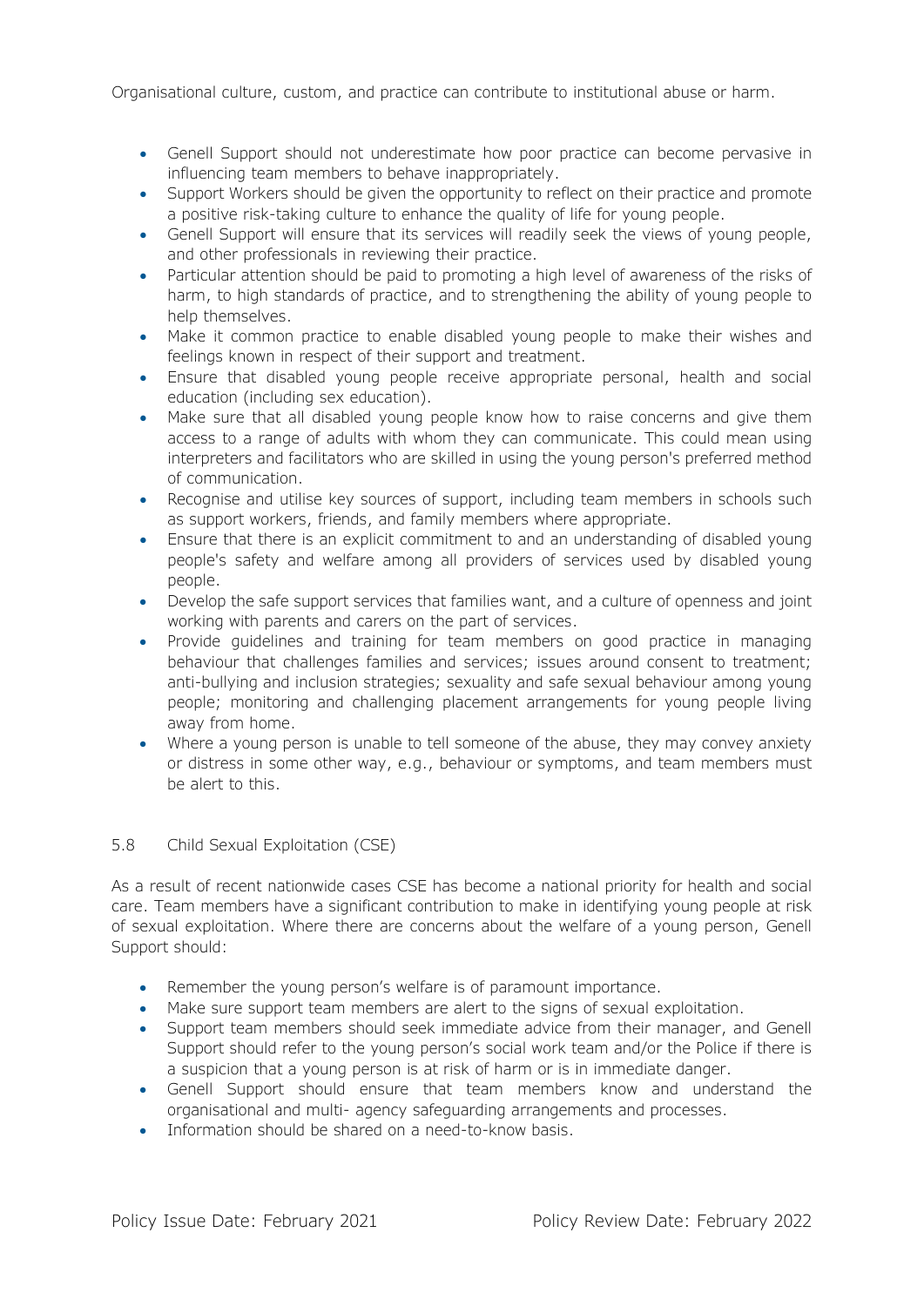### 5.9 Domestic Violence and Abuse

There is a strong link between domestic abuse and all types of significant harm to young people. Witnessing domestic violence is a form of emotional abuse to a young person which may result in long- lasting implications for their future wellbeing.

Support team members should follow local safeguarding reporting procedures if they are concerned that a young person is witnessing domestic violence, is at risk of being harmed or is being harmed as a result of domestic violence or abuse.

## 5.10 Forced Marriage and Honour Based Abuse/Violence

Young people can be subjected to domestic abuses perpetrated in order to force them into marriage or to 'punish' them for 'bringing dishonour on the family'. Duress cannot be justified on religious or cultural grounds, and forced marriage is an abuse of human rights. Whilst honourbased violence can culminate in the death of the victim, this is not always the case. The young person may be subjected, over a long period, to a variety of different abusive and controlling behaviours ranging in severity. The abuse is often carried out by several members of a family including mothers, and female relatives/community members and may, therefore, increase the young person's sense of powerlessness and be harder for professionals to identify and respond to. Forced marriages of young people must be regarded as a safeguarding issue. Genell Support should not contact the parents in this situation and should make a referral direct to their Designated Safeguarding Officer and follow local safeguarding reporting procedures.

Further advice can be obtained from the Forced Marriage Unit here: [www.gov.uk/stop-forced](http://www.gov.uk/stop-forced-marriage)[marriage](http://www.gov.uk/stop-forced-marriage)

If team members know someone is at risk, they should contact the Forced Marriage Unit (FMU) if team members know someone who has been taken abroad to be forced into marriage. Give as many details as possible, for example:

- Where the young person has gone.
- When the young person was due back.
- When you last heard from the young person.

The FMU will contact the relevant Embassy. If the person is a British National, the Embassy will try to contact the person and help them get back to the UK, if that is what they want.

## 5.11 Female Genital Mutilation (FGM)

FGM is an illegal practice which affects a girl's genital area, and which can impact on their emotional or physical wellbeing. FGM is a criminal offence and carries a maximum penalty of 14 years imprisonment. If support team members are aware of any female young people who have had FGM or of any female young people who are at risk of FGM, they must discuss this with their Designated Safeguarding Officer and the young person's social work team.

### 5.12 Contextual Safeguarding

Genell Support should ensure that team members training includes Contextual Safeguarding. Genell Support will ensure that team members understand that, as well as threats to the welfare of young people from within their families, young people may be vulnerable to abuse or exploitation from outside their families. These extra-familial threats might arise at school and other educational establishments, from within peer groups, or more widely from within the wider community and/or online. These threats can take a variety of different forms and young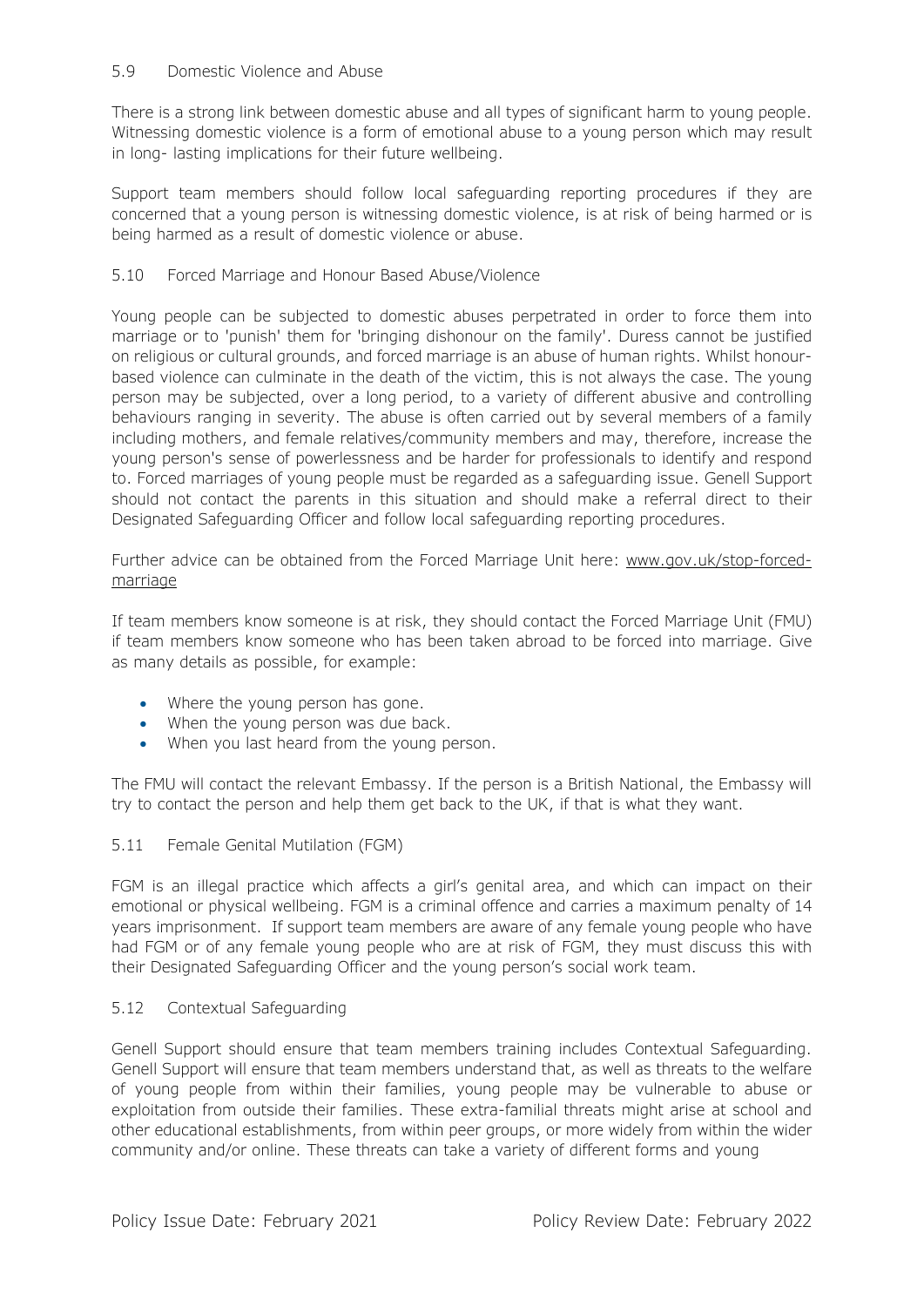people can be vulnerable to multiple threats including, but not limited to, exploitation by criminal gangs and organised crime groups such as county lines; trafficking; online abuse; sexual exploitation and the influences of extremism which can lead to radicalisation.

Training should highlight that extremist groups make use of the internet to radicalise and recruit and to promote extremist materials. Any potential harmful effects to individuals identified as vulnerable to extremist ideologies or being drawn into terrorism should also be considered and Genell Support should ensure that team members know how to refer any concerns to local safeguarding partners and that they understand the correct referral processes.

## 5.13 Confidentiality

Genell Support should ensure that team members working with young people have read and understand the 'Information sharing - Advice for practitioners providing safeguarding services to children, young people, parents and carers (2018)' and understand that GDPR should not be a barrier to sharing information. Genell Support should ensure that team members follow the 7 Golden Rules for information sharing as outlined in the document.

## 5.14 Whistleblowing

Safeguarding young people is complex and can frequently be under review. It is important to remember that safeguarding is everyone's responsibility, and a culture should be promoted where team members are able to raise concerns and whistle-blow without fear. Please see the Genell Support Policy on Whistleblowing.

## 5.15 Training

Safeguarding young people must be included within mandatory induction and include familiarisation with safeguarding responsibilities and the procedures to be followed should anyone have any concerns about a young person's safety or welfare. Training must be delivered to the level specified in the 'Safeguarding children and young people: Roles and Competencies for Health Care Team Members Intercollegiate Document' 3rd Edition March 2014 and be in line with any other contractual requirements.

## 5.16 Consent

Where Genell Support needs to share special category personal data, Genell Support should be aware that the Data Protection Act 2018 includes 'safeguarding of children and individuals at risk' as a condition that allows practitioners to share information without consent.

Information can be shared legally without consent if Genell Support is unable to or cannot be reasonably expected to gain consent from the individual, or if to gain consent could place a young person at risk.

## 6. Definitions

### 6.1 Domestic Violence and Abuse

The UK's cross-government definition of domestic abuse is:

Any incident or pattern of incidents of controlling, coercive or threatening behaviour, violence, or abuse between those aged 16 or over who are or have been intimate partners or family members regardless of gender or sexuality. This abuse can encompass but is not limited to:

## • Psychological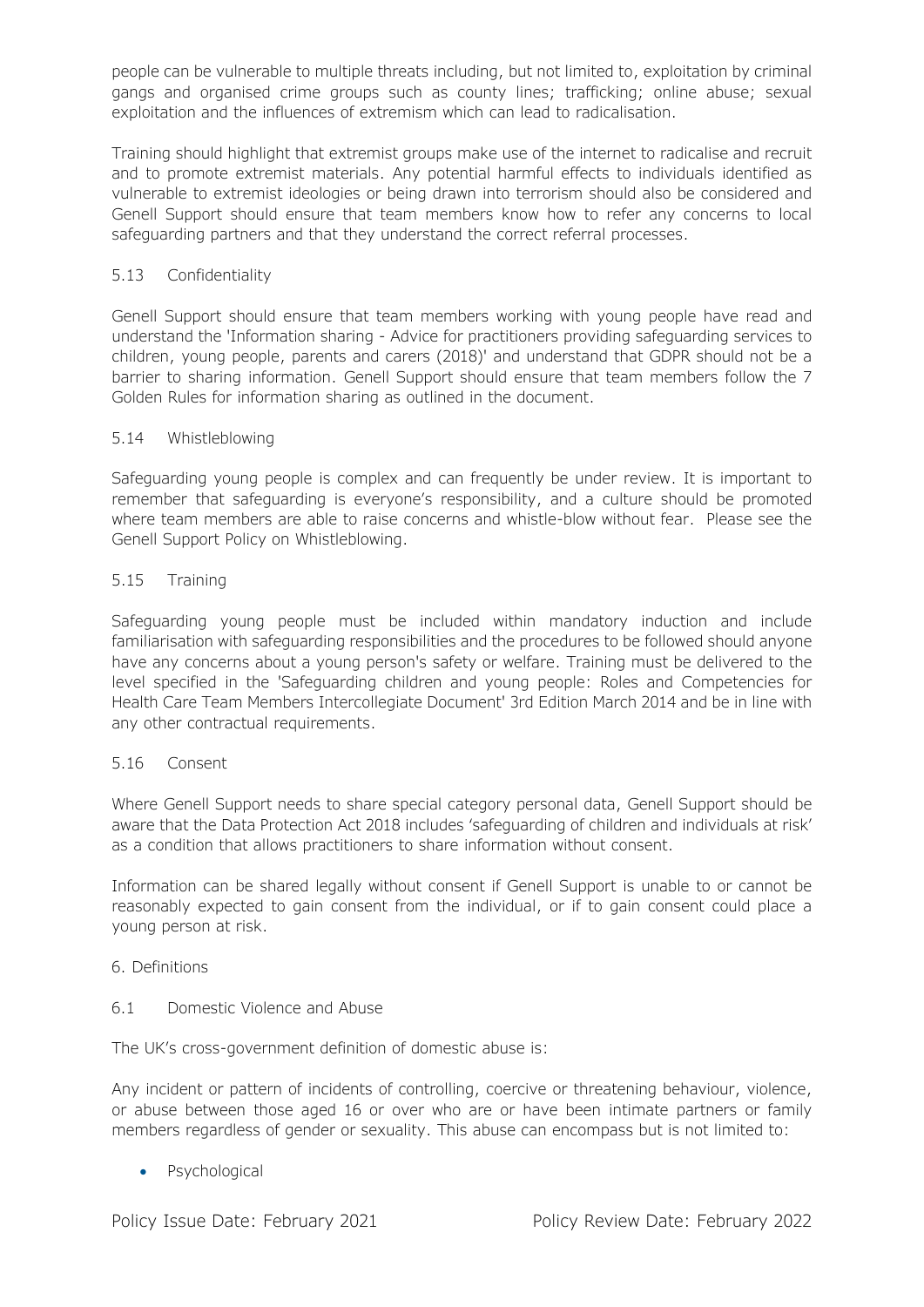- Physical
- Sexual
- Financial
- Emotional

Controlling behaviour is: A range of acts designed to make a person subordinate and/or dependent by isolating them from sources of support, exploiting their resources and capacities for personal gain, depriving them of the means needed for independence, resistance and escape and regulating their everyday behaviour.

Coercive behaviour is: An act or a pattern of acts of assault, threats, humiliation and intimidation or other abuse that is used to harm, punish, or frighten their victim. This definition, which is not a legal definition, includes so called 'honour' based violence, female genital mutilation (FGM) and forced marriage, and is clear that victims are not confined to one gender or ethnic group.

## 6.2 Safeguarding

Safeguarding is a term which is broader than 'child protection' and relates to the action taken to promote the welfare of young people and protect them from harm. Safeguarding is everyone's responsibility. Statutory guidance says that safeguarding means:

- Protecting young people from maltreatment
- Preventing impairment of young people's health or development
- Ensuring that young people are growing up in circumstances consistent with the provision of safe and effective care.
- Taking action to enable all young people to have the best outcomes.

## 6.3 Child or Young Person

Under the Children's Acts 1989 and 2004 respectively, a child (or young person) is anyone who has not yet reached their 18th birthday. The fact that a young person has reached 16 years of age, is living independently or is in further education, is a member of the armed forces, is in hospital, in prison or in a Young Offenders Institution does not change his or her status or entitlement to services or protection under the Children's Act 1989

## 6.4 Team members

Employment context: A person working under the control or direction of another, under a contract of employment in return for a wage or salary.

## 6.5 Volunteer

The Disclosure and Barring Service (DBS) defines a 'volunteer' as: "A person who is engaged in any activity which involves spending time, unpaid (except for travelling and other approved out of pocket expenses), doing something which aims to benefit someone (individuals or groups) other than, or in addition to close relatives.

## 6.6 Child Sexual Exploitation

Child sexual exploitation is a form of child sexual abuse. It occurs where an individual or group takes advantage of an imbalance of power to coerce, manipulate or deceive a child or young person under the age of 18 into sexual activity (a) in exchange for something the victim needs

or wants, and/or (b) for the financial advantage or increased status of the perpetrator or facilitator. The victim may have been sexually exploited even if the sexual activity appears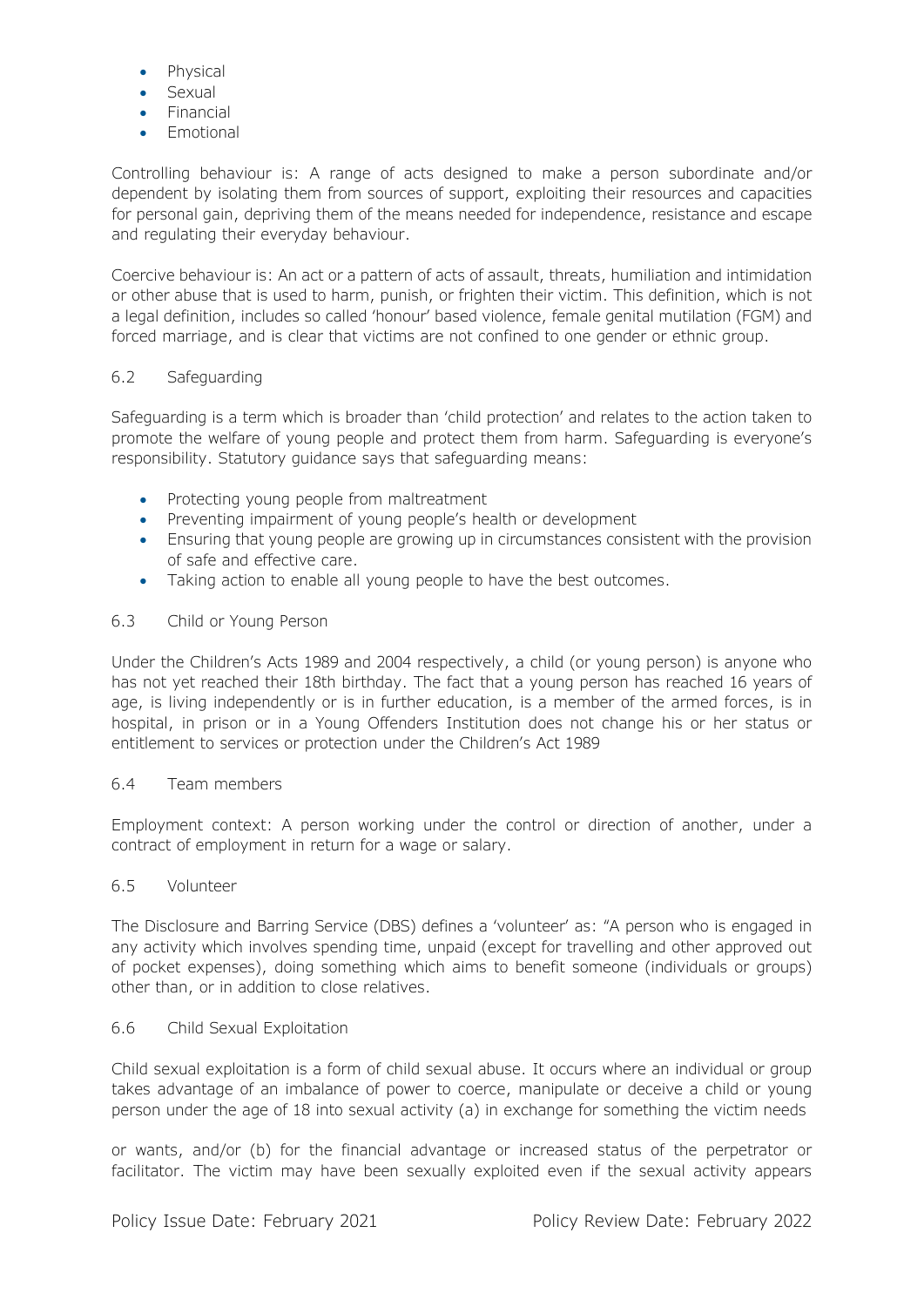consensual. Child sexual exploitation does not always involve physical contact; it can also occur through the use of technology.

## 6.7 Safeguarding Children Partners

Local Safeguarding Children Boards (LSCBs) have now been replaced by "Safeguarding Children Partnerships." Under the new legislation, three safeguarding partners (Local Authorities, Chief Officers of Police, and Clinical Commissioning Groups) must decide to work together with relevant agencies (as they consider appropriate) to safeguard and protect the welfare of children and young people in the area.

The geographical footprint for the new arrangements is based on local authority areas. Every Local Authority, Clinical Commissioning Group and Police Force must be covered by a local safeguarding arrangement.

### 6.8 Contextual Safeguarding

Contextual Safeguarding is an approach to understanding, and responding to, young people's experiences of significant harm beyond their families. It recognises that the different relationships that young people form in their neighbourhoods, schools and online can feature violence and abuse. Parents and carers have little influence over these contexts, and young people's experiences of extra-familial abuse can undermine parent-child relationships.

## 6.9 GDPR

The General Data Protection Regulation (GDPR) (EU) 2016/679 is a regulation in EU law on data protection and privacy for all individuals within the European Union (EU) and the European Economic Area (EEA). The General Data Protection Regulation (GDPR) is a legal framework that sets guidelines for the collection and processing of personal information of individuals within the European Union (EU).

The GDPR forms part of the data protection regime in the UK, together with the new Data Protection Act 2018 (DPA 2018). The main provisions of this applied like the GDPR, from 25 May 2018.

### 6.10 Special Category Personal Data

Under GDPR, special categories of personal data mean data revealing health, racial or ethnic origin, political opinions, religious or philosophical beliefs, trade union membership, etc.

### 6.11 Raising concerns

### If at any point a team member has any

concerns about the safety and or wellbeing of a young person they should raise these with the Designated Safeguarding Officer to ensure that a risk assessment can be discussed and any mitigation pulled together to ensure young people are kept safe. Team members should also feel comfortable and confident to raise any concerns with the local LADO services.

### Key Facts - Professionals

Professionals providing this service should be aware of the following: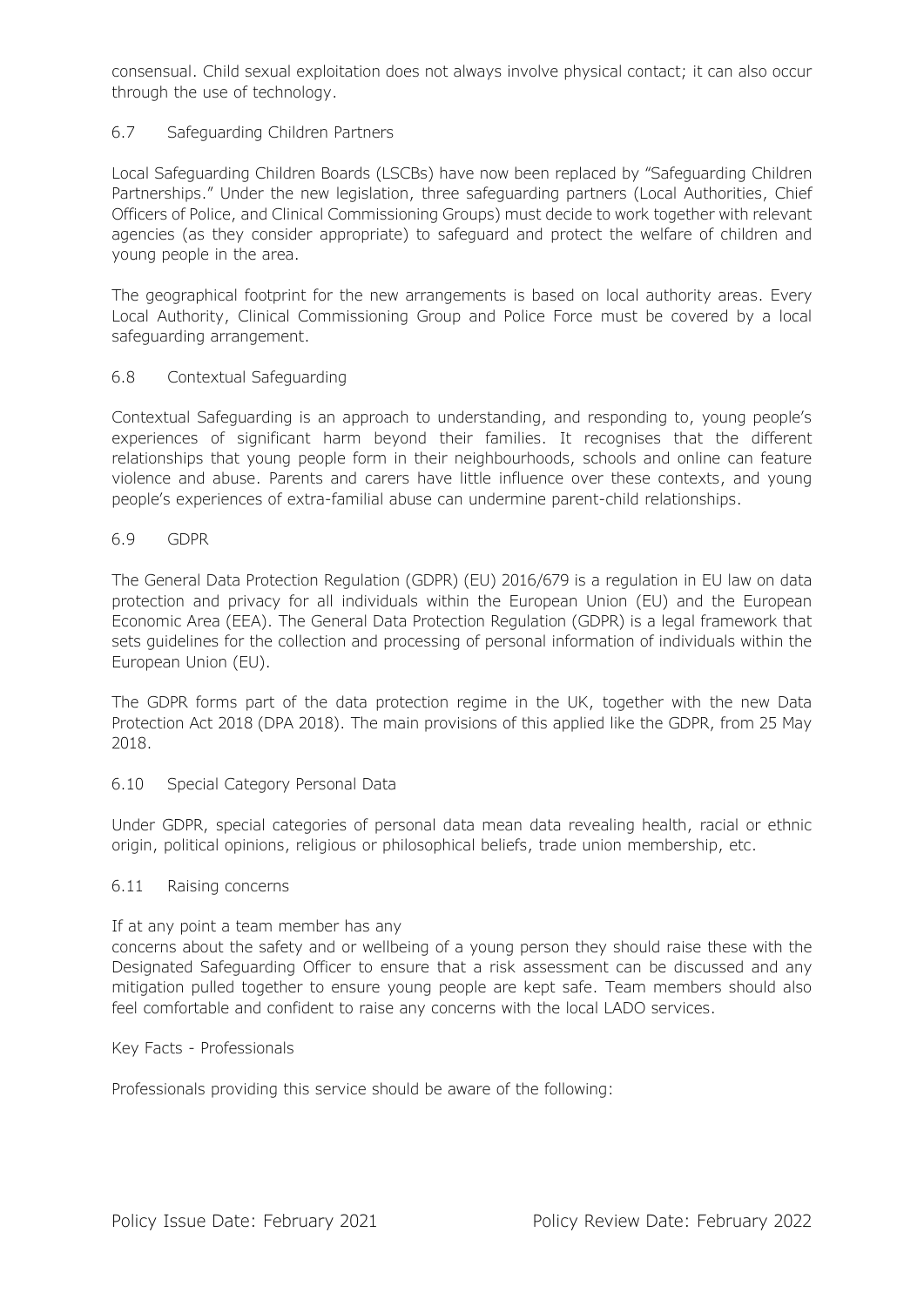- The welfare of the young person is paramount, with safeguarding being everyone's business.
- You must ensure that your team members have received safeguarding training and understand local reporting procedures.
- Genell Support should promote a culture where team members can raise concerns.

Key Facts - People Affected by The Service

People affected by this service should be aware of the following:

- You have a right to equal protection from all types of harm or abuse.
- Genell Support will seek your consent to share information about you. However, if we think you are at risk we will respond in your best interests.
- We will only share information on a need-to-know basis.

### Further Reading

As well as the information in the 'Underpinning Knowledge' section of the review sheet we recommend that you add to your understanding in this policy area by considering the following materials:

NSPCC Briefing on key changes: Working together to safeguard children 2018: https://www.nspcc.org.uk/what-we-do/news-opinion/revised-guidance-working-togethersafeguard-children-2018/

Honour Based Violence: https://safe.met.police.uk/crimes\_of\_honour/get\_the\_facts.html Child maltreatment: when to suspect maltreatment in under 18s.Clinical guideline [cg89] NICE 2009:

https://www.nice.org.uk/guidance/cg89

NSPCC: How safe are our children? The most comprehensive overview of child protection in the UK 2017: https://www.nspcc.org.uk/services-and-resources/research-andresources/2017/how-safe-are-our-children-2017/

Child sexual exploitation Definition and a guide for practitioners, local leaders and decision makers working to protect children from child sexual exploitation: https://www.gov.uk/government/uploads/system/uploads/attachment\_data/file/591903/CSE\_G uidance\_Core\_Document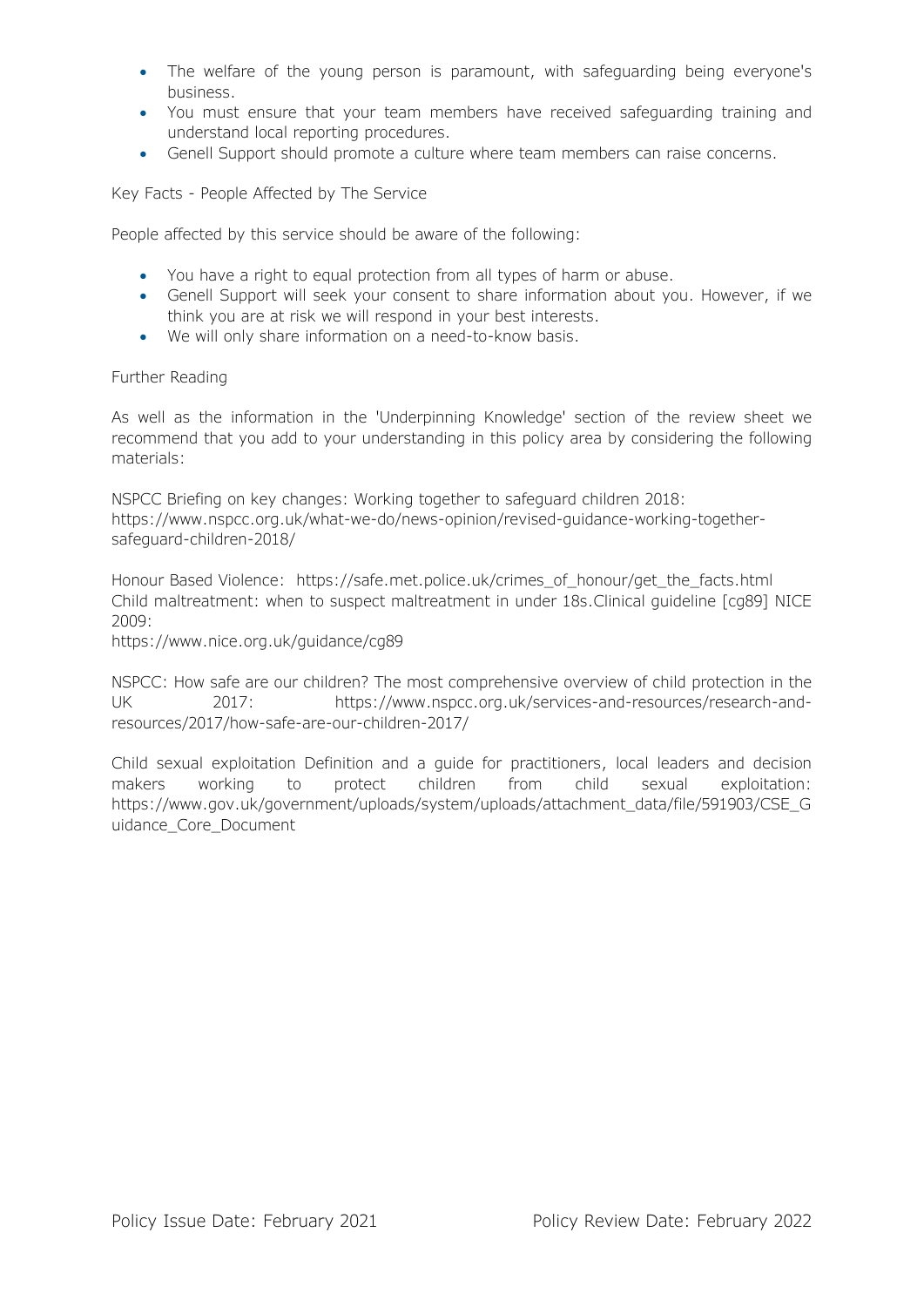Categories and Indicators of Child Abuse and Neglect

The following definitions will assist team members to recognise whether a young person is suffering or is likely to suffer significant harm. Where abuse is suspected, a referral should always be made to the local District Council Child Protection Team using local reporting procedures. Physical Abuse: Physical abuse may involve hitting, shaking, throwing, poisoning, burning, or scalding, drowning, suffocating, or otherwise causing physical harm to a young person. Physical harm may also be caused when a parent or carer fabricates the symptoms or deliberately induces illness in a young person.

Emotional Abuse: Emotional abuse is the persistent emotional maltreatment of a young person such as to cause severe and persistent effects on the young person's emotional development and may involve: Conveying to young people that they are worthless or unloved, inadequate, or valued only insofar as they meet the needs of another person; Imposing age or developmentally inappropriate expectations on young people. These may include interactions that are beyond the young person's developmental capability, as well as overprotection and limitation of exploration and learning, or preventing the young person participating in normal social interaction; Seeing or hearing the ill-treatment of another e.g., where there is domestic violence and abuse; Serious bullying, causing young people frequently to feel frightened or in danger; Exploiting and corrupting young people. Some level of emotional abuse is involved in all types of maltreatment of a young person, though it may occur alone.

Sexual Abuse: Sexual abuse involves forcing or enticing a child or young person to take part in sexual activities, not necessarily involving a high level of violence, whether or not the young person is aware of what is happening. The activities may involve physical contact, including assault by penetration (e.g., rape or oral sex) or non-penetrative acts such as masturbation, kissing, rubbing, and touching outside of clothing. Sexual abuse includes non-contact activities, such as involving young people in looking at pornography, including online and with mobile phones, or in the production of pornographic materials, watching sexual activities or encouraging young people to behave in sexually inappropriate ways or grooming a young person in preparation for abuse (including via the internet). Sexual abuse is not solely perpetrated by adult males. Women can also commit acts of sexual abuse, as can other young people.

In addition, sexual abuse includes abuse of young people through sexual exploitation. Penetrative sex, where one of the partners is under the age of 16, is illegal although prosecution of similar age, consenting partners is not usual. However, where a child is under the age of 13 it is classified as rape under Section 5 of the Sexual Offences Act 2003.

Neglect: Neglect is the persistent failure to meet a young person's basic physical and/or psychological needs, likely to result in the serious impairment of the young person's health or development.

Neglect may occur during pregnancy as a result of maternal substance misuse, maternal mental ill health or learning difficulties or a cluster of such issues. Where there is domestic abuse and violence towards a carer, the needs of the young person may be neglected. Once a child is born, neglect may involve a parent failing to:

- Provide adequate food, clothing, and shelter (including exclusion from home or abandonment).
- Protect a young person from physical and emotional harm or danger.
- Ensure adequate supervision (including the use of inadequate caregivers).
- Ensure access to appropriate medical care or treatment. It may also include neglect of, or unresponsiveness to a child's basic emotional, social, and educational needs.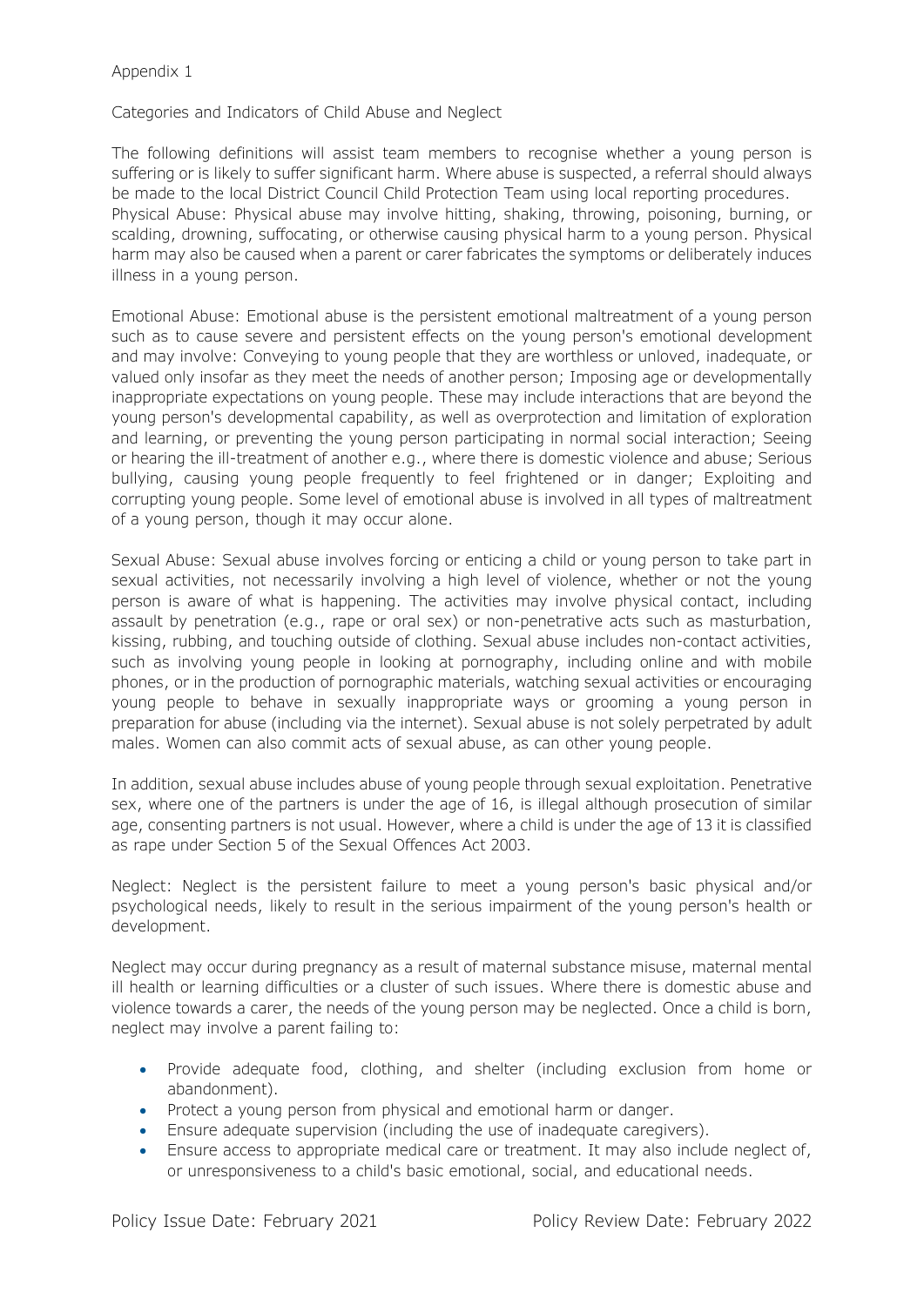Domestic Abuse: Included in the four categories of child abuse and neglect above, are a number of factors relating to the behaviour of the parents and carers which have significant impact on young people, such as domestic violence. Research analysing Serious Case Reviews has demonstrated a significant prevalence of domestic abuse in the history of families with young people who are the subject of Child Protection Plans. Young people can be affected by seeing, hearing, and living with domestic violence and abuse as well as being caught up in any incidents directly, whether to protect someone or as a target. It should also be noted that the age group of 16 and 17 year olds has been found in recent studies to be increasingly affected by domestic violence in their peer relationships.

The cross-government definition of domestic violence and abuse is:

Any incident or pattern of incidents of controlling, coercive, threatening behaviour, violence, or abuse between those aged 16 or over who are, or have been, intimate partners or family members regardless of gender or sexuality. The abuse can encompass, but is not limited to:

- Psychological
- Physical
- Sexual
- Financial
- **Emotional**

Controlling behaviour: A range of acts designed to make a person subordinate and/or dependent by isolating them from sources of support, exploiting their resources and capacities for personal gain, depriving them of the means needed for independence, resistance and escape and regulating their everyday behaviour. Coercive behaviour is an act or a pattern of acts of assault, threats, humiliation and intimidation or other abuse that is used to harm, punish, or frighten their victim.

## Signs of Abuse:

Recognising child abuse is not easy. It is not your responsibility to decide whether abuse has taken place or if a child or young person is at risk of harm from someone. You do, however, have both a responsibility and duty to act in order that the appropriate agencies can investigate and take any necessary action to protect a child or young person. The following information should help you to be more alert to the signs of possible abuse:

### Physical Abuse:

Most children and young people will collect cuts and bruises as part of the rough and tumble of daily life. Injuries should always be interpreted considering the young person's medical and social history, developmental stage and the explanation given. Most accidental bruises are seen over bony parts of the body e.g., elbows, knees, skins, and are often on the front of the body. Some young people, however, will have bruising that is more than likely inflicted rather than accidental.

Important indicators of physical abuse are bruises or injuries that are either unexplained or inconsistent with the explanation given, or visible on the 'soft' parts of the body where accidental injuries are unlikely e.g., cheeks, abdomen, back and buttocks. A delay in seeking medical treatment when it is obviously necessary is also a cause for concern, although this can be more complicated with burns, as these are often delayed in presentation due to blistering taking place. The physical signs of abuse may include:

- Unexplained bruising, marks, or injuries on any part of the body
- Multiple bruises in clusters, often on the upper arm, outside of the thigh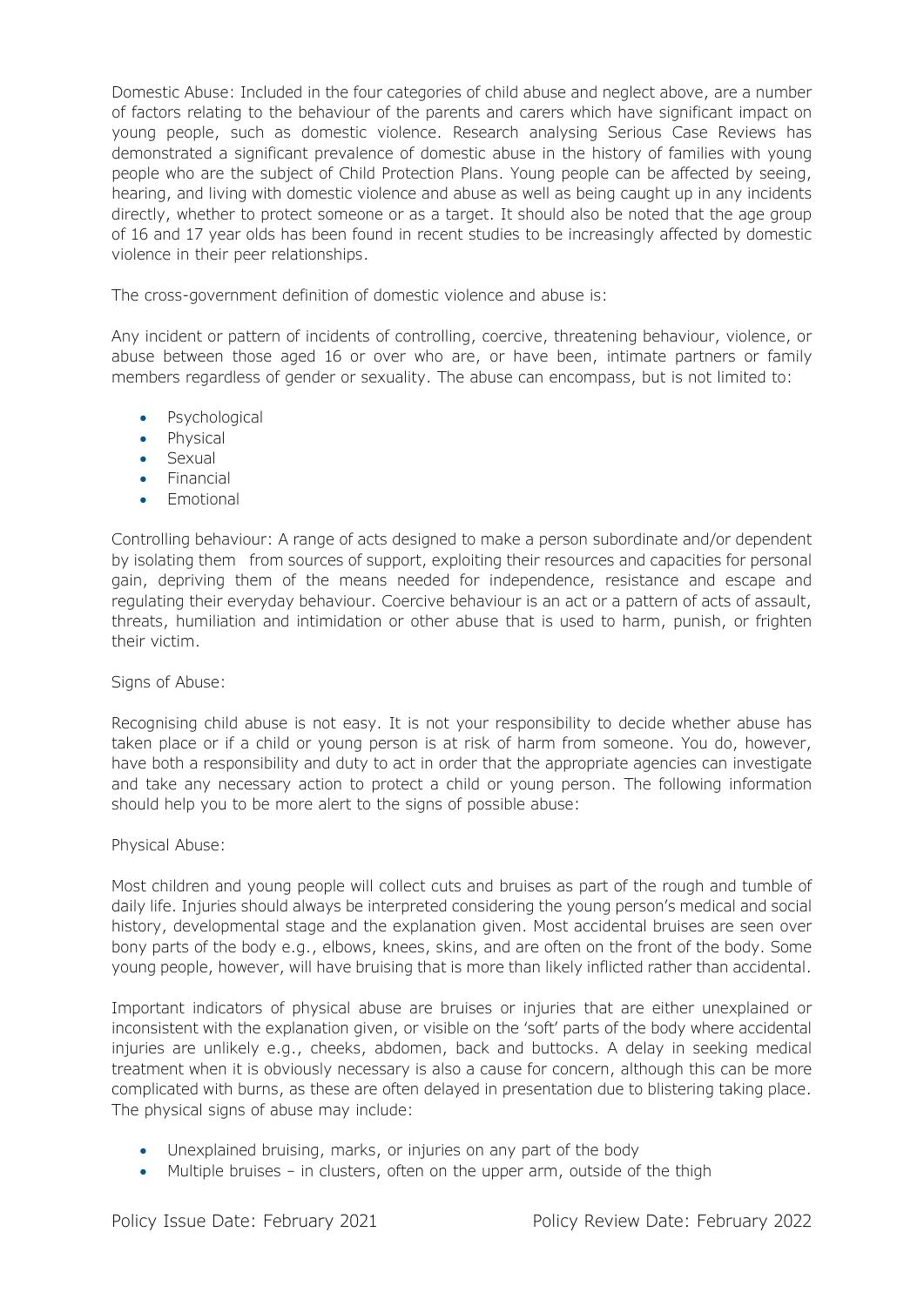- Unexplained bruising in babies or non-mobile young people
- Cigarette burns
- Human bite marks
- Scalds, with upward splash marks
- Multiple burns with a clearly demarcated edge

Changes in behaviour which can also indicate physical abuse:

- Fear of parents being approached for an explanation
- Aggressive behaviour or severe temper outbursts
- Flinching when approached or touched
- Reluctance to get changed, for example in hot weather
- Depression
- Withdrawn behaviour
- Running away from home
- Fear of medical help or examination

### Emotional Abuse:

Emotional abuse can be difficult to measure, as there are often no outward physical signs. There may be a developmental delay due to a failure to thrive or grow, although this will usually only be evident if the young person puts on weight in other circumstances, for example when hospitalised or away from their parents' care. Even so, young people who appear well cared for may nevertheless be emotionally abused by being taunted, put down or belittled. They may receive little or no love, affection or attention from their parents or carers. Emotional abuse can also take the form of young people not being allowed to mix or play with other young people. Changes in behaviour which can indicate emotional abuse include:

- Neurotic behaviour e.g., sulking, hair twisting, rocking
- Sudden speech disorders
- Fear of making mistakes
- Being unable to play
- Self-harm
- Fear of parent being approached regarding their behaviour
- Developmental delay in terms of emotional progress
- Extremes of passivity or aggression

### Sexual Abuse:

Adults or other young people who use children or young people to meet their own sexual needs, may abuse both girls and boys of all ages, including infants and toddlers. Usually, in cases of sexual abuse, it is the young person's behaviour that may cause you to become concerned, although physical signs can also be present. In all cases, young people who tell about sexual abuse do so because they want it to stop. It is important, therefore, that they are listened to and taken seriously.

The physical signs of sexual abuse may include:

- Pain or itching in the genital area
- Bruising or bleeding near the genital area
- Sexually transmitted disease
- Vaginal discharge or infection
- Stomach pains
- Discomfort when walking or sitting down
- Pregnancy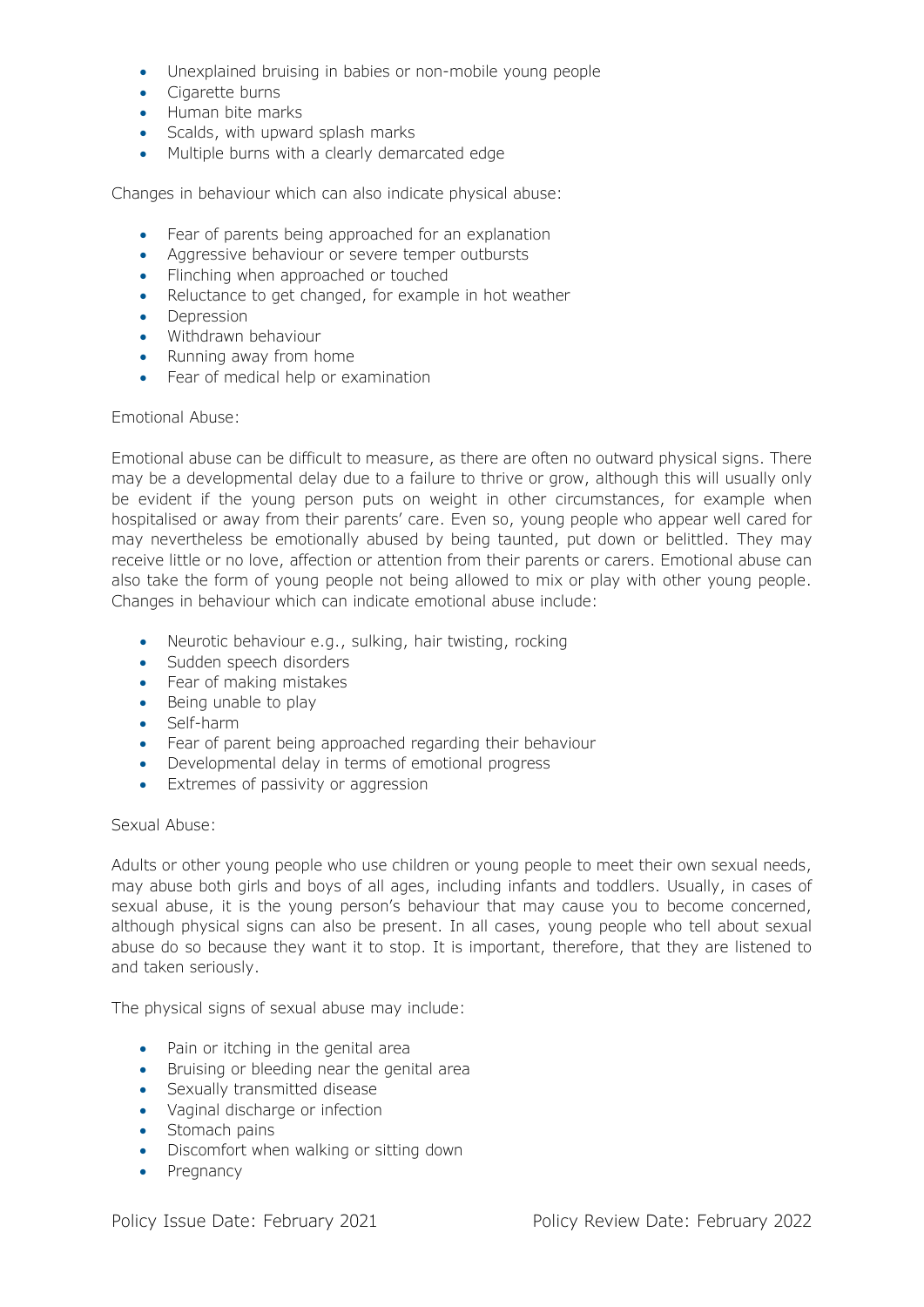Changes in behaviour which can also indicate sexual abuse include:

- Sudden or unexplained changes in behaviour e.g., becoming aggressive or withdrawn
- Fear of being left with a specific person or group of people
- Having nightmares
- Running away from home
- Sexual knowledge which is beyond their age, or developmental level
- Sexual drawings or language
- Bedwetting/daytime soiling
- Sudden loss of appetite or compulsive eating
- Self-harm or mutilation, sometimes leading to suicide attempts
- Saying they have secrets they cannot tell anyone about
- Substance or drug misuse
- Suddenly having unexplained sources of money or gifts
- Not allowed to have friends (particularly in adolescence)
- Acting in a sexually explicit way towards adults or other young people/peers

### Neglect:

Neglect can be a difficult form of abuse to recognise, and yet has some of the most lasting and damaging effects on young people. The physical signs of neglect may include:

- Constant hunger, sometimes stealing food from other young people
- Poor personal hygiene constantly dirty or 'smelly'
- Loss of weight, or being constantly underweight
- Inappropriate clothing for the conditions
- Poor parental engagement for school/health needs

Changes in behaviour which can also indicate neglect may include:

- Complaining of being tired all the time
- Not requesting medical assistance and/or failing to attend appointments
- Having few friends
- Mentioning being left alone or unsupervised

NB: These definitions and indicators are not meant to be definitive, but only serve as a guide to assist you. It is important too, to remember that many young people may exhibit some of these indicators at some time, and that the presence of one or more should not be taken as proof that abuse is occurring. There may well be other reasons for changes in behaviour such as a death, or the birth of a new baby in the family or relationship problems between parents/carers. In assessing whether indicators are related to abuse or not, the authorities will always want to understand them in relation to the young person's development and context.

Abuse and Neglect - General Indicators:

The risk of maltreatment is recognised as being increased when there is:

- Parental or carer drug or alcohol abuse, or mental ill health
- Intra-familial violence or history of violent offending
- Previous child maltreatment in members of the family
- Known maltreatment of animals by the parent or carer
- Vulnerable and unsupported parents or carers
- Pre-existing disability in the young person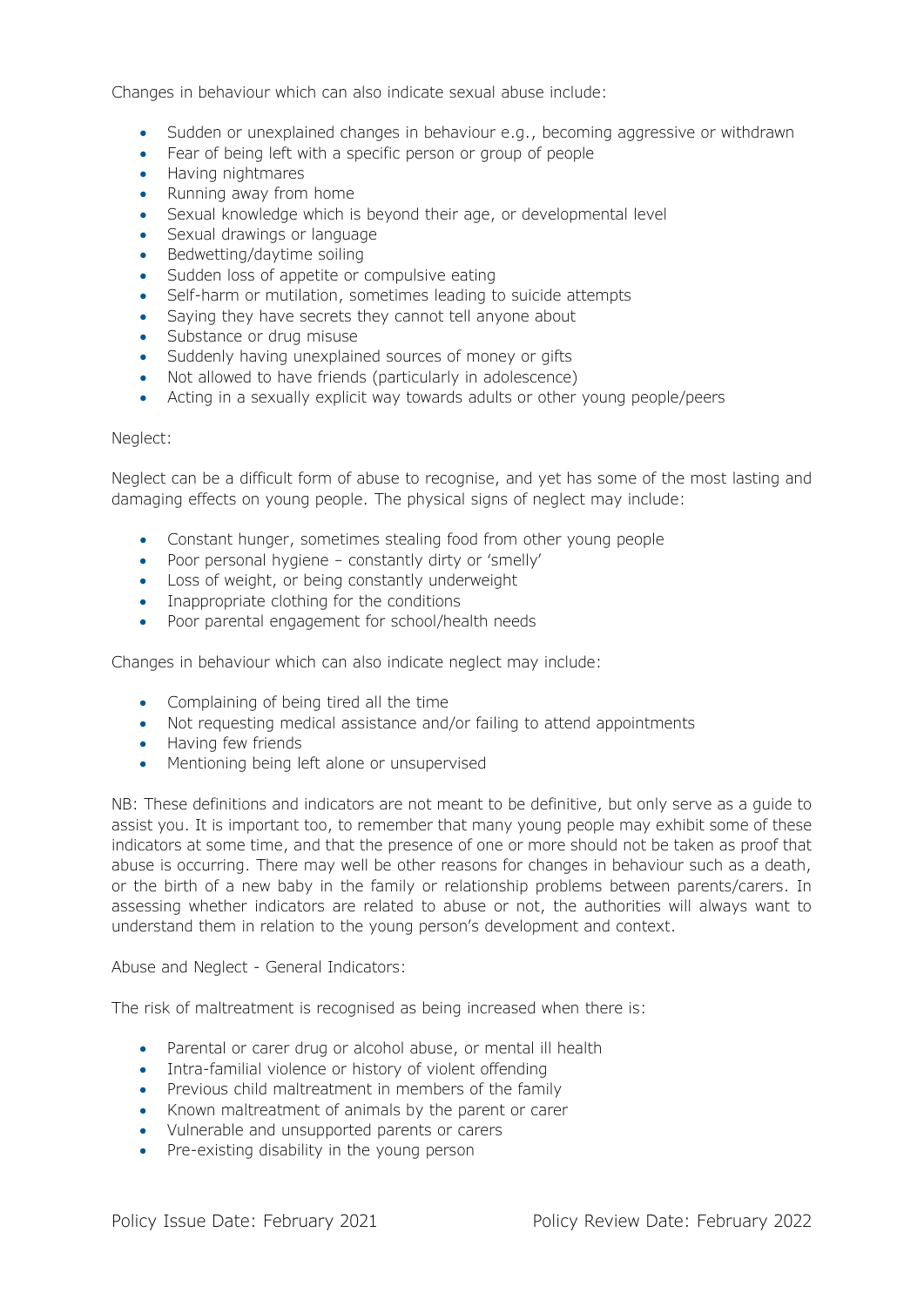(NICE CG89: When to suspect Young person Maltreatment, July 2009)

### Babies Under 1 Year

All babies need to be safe, nurtured, and able to thrive. The early care they receive provides the essential foundations for all future physical, social, and emotional development. Whilst most parents do provide the love and care their babies need, sadly too many babies suffer abuse and neglect. The emotional abuse, neglect or physical harm of babies is particularly shocking both because babies are totally dependent on others and because of the relative prevalence of such maltreatment.

45 percent of serious case reviews in England relate to babies under the age of 1 year In England and Wales, babies are eight times more likely to be killed than older young people. An original analysis conducted for this report estimates, for the first time, the numbers of babies living in vulnerable and complex family situations:

- 19,500 babies under 1 year old are living with a parent who has used Class A drugs in the last year.
- 39,000 babies under 1 year old live in households affected by domestic violence in the last year.
- 93,500 babies under 1 year old live with a parent who is a problem drinker.
- 144,000 babies under 1 year old live with a parent who has a common mental health problem (All babies count campaign, NSPCC, executive summary. Nov 2011).

Appendix 2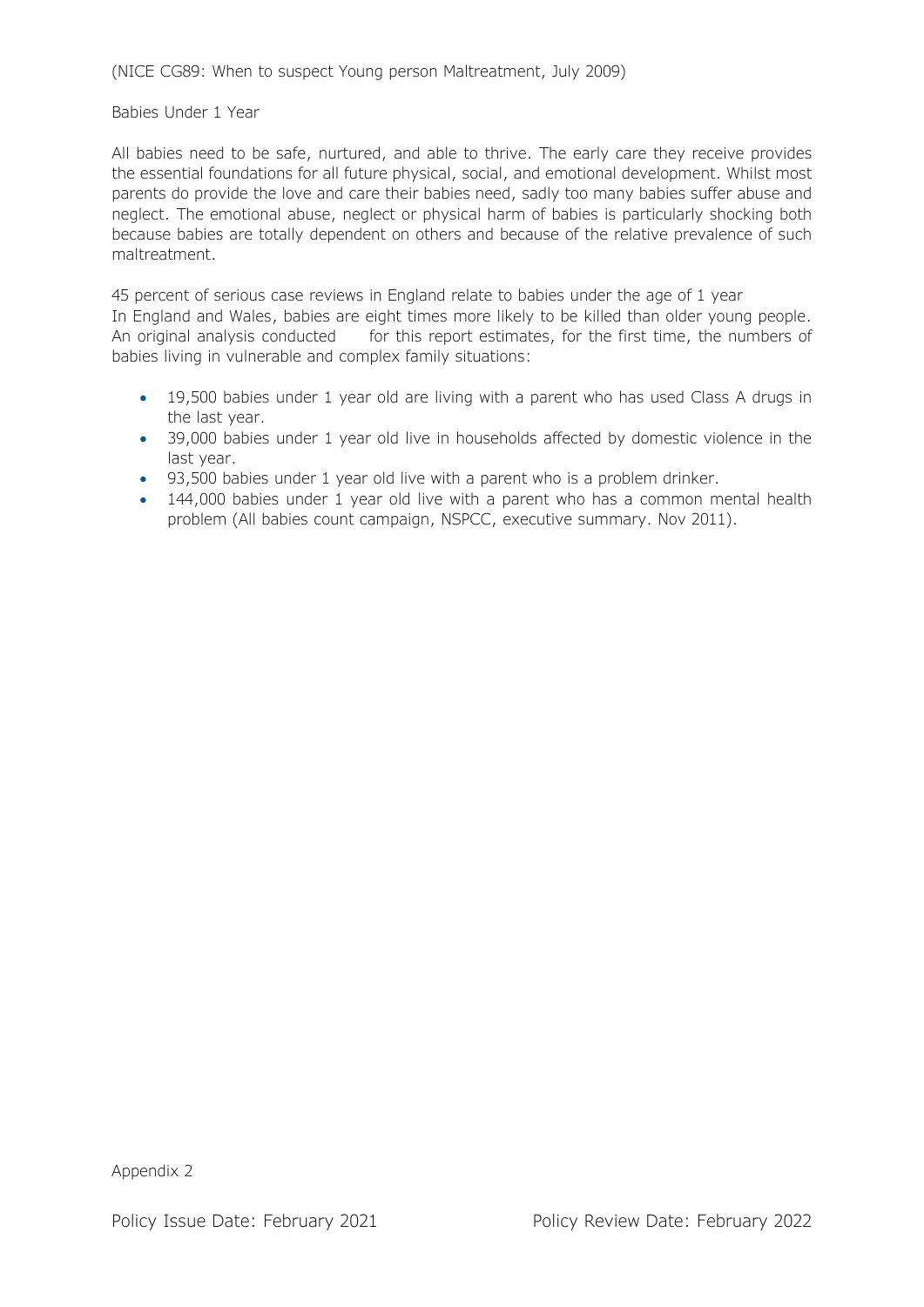### What is Child Sexual Exploitation?

Sexual exploitation of children and young people have been identified throughout the UK, in both rural and urban areas, and in all parts of the world. It affects boys and young men as well as girls and young women from any background and of any ethnicity. It is a type of Sexual Abuse and can have a serious impact on every aspect of the lives of young people involved.

Child sexual exploitation (CSE) is the organised and deliberate exploitation of a child or young person purely for the sexual gratification of adults.

The sexual exploitation of children or young people is described in the Government's guidance as "involving exploitative situations, contexts and relationships where young people (or a third person or persons) receive 'something' (e.g., food, accommodation, drugs, alcohol, cigarettes, affection, gifts, money) because of their performing, and/or another or others performing on them, sexual activities. It can occur using technology without the child or young person's immediate recognition, e.g., being persuaded to post sexual images on the internet/mobile phones without immediate payment or gain. In all cases, those exploiting the young person have power over them by their age, gender, intellect, physical strength and/or economic or other resources. Violence, coercion and intimidation are common, involvement in exploitative relationships being characterised in the main by the young person's limited availability of choice resulting from their social/economic and/or emotional vulnerability."

Sexual exploitation results in children and young people suffering harm and causes significant damage to their physical and mental health. It can also have profound and damaging consequences for the young person's family. Parents and carers are often traumatised and under severe stress. Siblings can feel alienated and their self-esteem affected. Family members can themselves suffer serious threats of abuse, intimidation, and assault at the hands of perpetrators.

There are strong links between young people involved in sexual exploitation and other behaviours such as running away from home or care, bullying, self-harm, teenage pregnancy, truancy, and substance misuse. In addition, some young people are particularly vulnerable, for example, young people with special needs, those in looked after care, those leaving care, migrant young people, unaccompanied asylum-seeking young people, forced marriage and those involved in gangs.

Many sexually exploited young people are hidden from public view. They are unlikely to be loitering or soliciting on the streets. Research and practice have helped to move the understanding away from a narrow view of seeing sexual exploitation as a young person standing on a street corner selling sex.

There is also often a presumption that young people are sexually exploited by people they do not know. However, evidence shows that this is often not the case and young people are often sexually exploited by people with whom they feel they have a relationship, e.g., a boyfriend/girlfriend. Due to the nature of the grooming methods used by their abusers, it is very common for young people who are sexually exploited, not to recognise that they are being abused. Team members should be aware that, particularly young people aged 17 and 18, may believe themselves to be acting voluntarily and will need support to work with them so they can recognise that they are being sexually exploited.

Types of CSE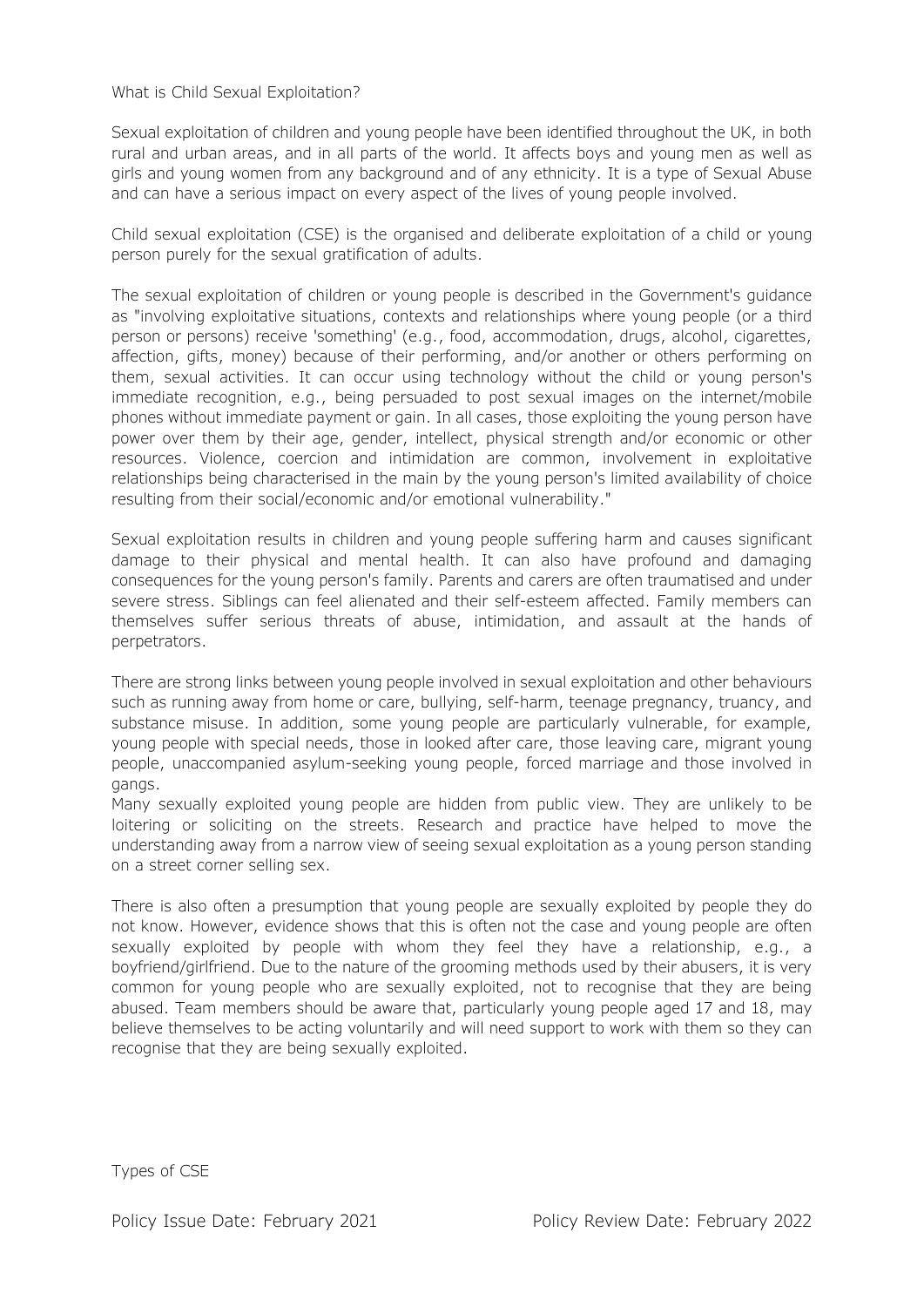There are three main types of CSE:

- Inappropriate relationships this usually involves one perpetrator who has inappropriate power or control over a young person. There is often a significant age gap and the victim may believe they are in a loving relationship.
- 'Boyfriend' model the perpetrator befriends and grooms the young person into a 'relationship' and then convinces or forces them to have sex with friends or associates. This is sometimes associated with gang activity.
- Organised sexual exploitation young people are passed through networks where they are forced into sexual activity with multiple men. This often occurs at 'sex parties' and the young people may be used to recruit others into the network.

Child Sexual Exploitation (CSE) can also take place over the internet.

## Know the Signs

Even something that seems like normal teenage behaviour could be a sign that a young person is being sexually exploited. Some of the visible signs include:

- Change in physical appearance new clothes, more/less makeup, poor self-image, weight gain/loss.
- Having increased health/sexual health-related problems.
- Having marks or scars on their body which they try to conceal by refusing to undress or uncover parts of their body.
- Expressions of despair (self-harm, overdose, eating disorder, challenging behaviour, aggression, appearing drunk or under the influence of drugs/alcohol, suicidal tendencies, looking tired or ill, sleeping during the day).
- Sexually transmitted infections/pregnancy.
- Multiple miscarriages or terminations.
- Indicators of CSE in conjunction with chronic alcohol and drug use.
- Indicators of CSE alongside serious self-harming behaviour.
- Being defensive about where they have been and what they have been doing.
- Volatile/criminal behaviour.
- Use of the internet that causes concern including possible use of webcams.
- Becoming involved in criminality/repeat offending.
- Exclusion and/or unexplained absences from school or not engaged in education or training. Non-school attendance or excluded due to behaviour.
- Sexualised risk-taking including on Internet and mobile phone.
- 'Sexting' (the act of sending sexually explicit messages or photographs, primarily between mobile phones).
- Increased use of online gaming including Xbox.
- Association with gangs.
- Removed from known 'red light' areas by professionals due to suspected CSE.
- Young person under 16 meeting different adults and exchanging or selling sexual activity.
- Being hostile or physically aggressive in their relationship with parents/carers or other family members.
- Getting into cars with unknown adults or associating with known CSE adults.
- Children under 13 engaging in penetrative sex with another over 15 years.
- Associating/developing a sexual relationship with older men or women.
- Reports of being involved in CSE through being seen in hotspots (i.e., in certain flats, recruiting grounds, cars or houses and maybe in the company of known CSE adults).
- Becoming disruptive at home or school or using offensive language.
- Being secretive or withdrawn.
- Older 'boyfriend/girlfriend' or relationship with a controlling adult.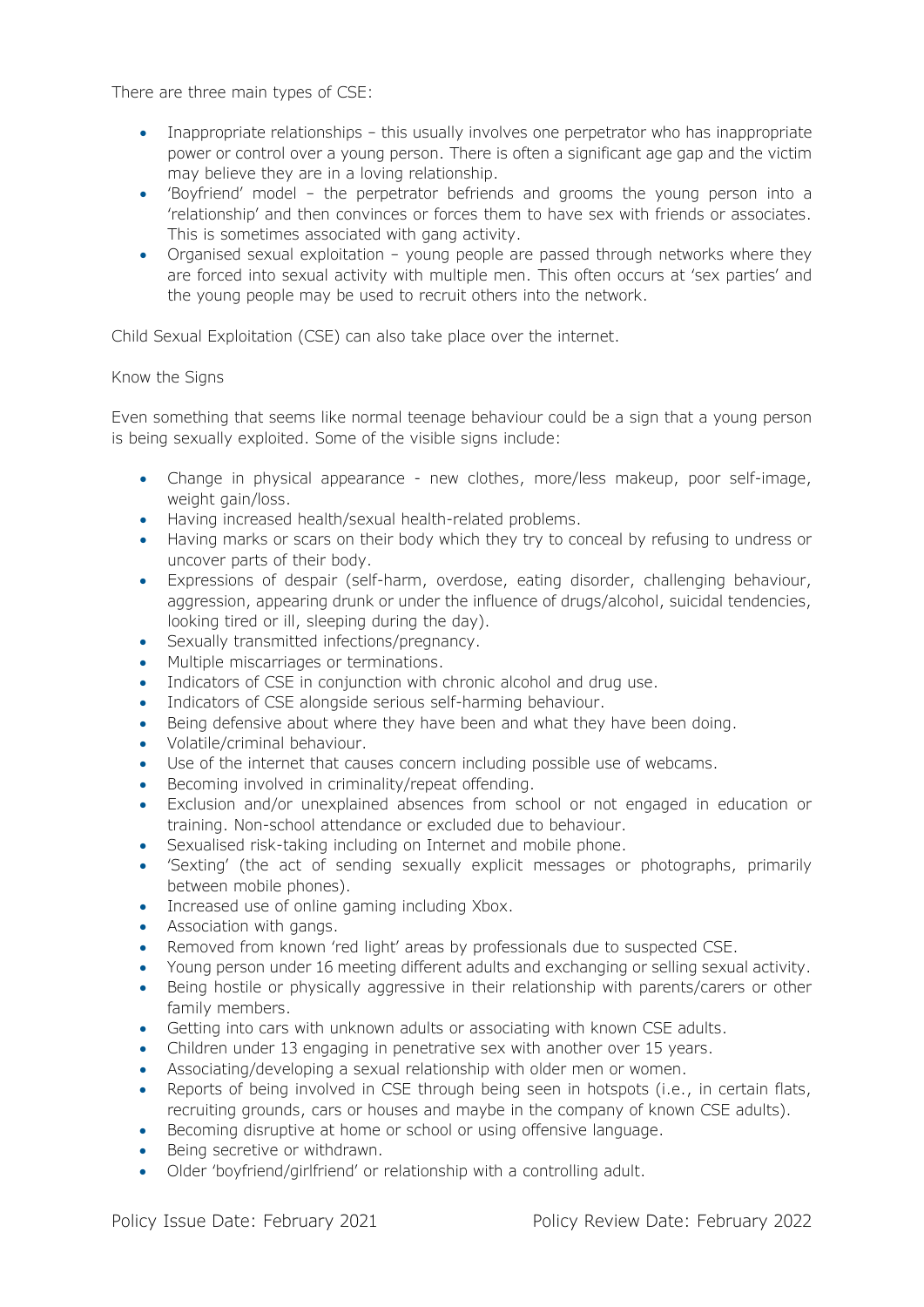- Physical or emotional abuse by that 'boyfriend/girlfriend' or controlling adult.
- Associating with other sexually exploited young people.
- Regularly coming home late or going missing overnight or longer
- Returning home after long intervals but appearing well cared for.
- Being a victim of honour-based violence.
- Unsuitable or inappropriate accommodation (including street homelessness, staying with adults known to be involved in CSE and living in a place where needs are not met).
- Being involved in witchcraft.
- Isolated from peers and social networks; not mixing with their usual friends.
- Lack of positive relationship with a protective, nurturing adult.
- Living independently and failing to respond to attempts by workers to keep in touch.
- Unusual association with taxi drivers/firms.
- Breakdown of residential placements due to behaviour.
- Having money, mobile phones, credit for mobile phones, sim cards, clothes, jewellery, or other items without a plausible explanation and not given by parents/carers.
- Having multiple mobile phones, sim cards or use of a mobile phone that causes concern, multiple callers, more texts than usual.
- Overtly sexualised dress.
- Disclosure of physical/ sexual assault and then refusing to make or withdrawing a complaint.
- Having possession of hotel keys/key cards or keys to unknown premises.
- Receiving rewards of money or goods for recruiting peers into CSE or just introducing peers to known adults.
- Knowledge of towns and cities they have no previous connection with.
- Being taken to clubs and hotels by adults and engaging in sexual activity.
- Disappearing from the 'system' with no contact or support.
- Being taken abroad by family members (forced marriage).
- Abduction and forced imprisonment.
- Being bought/sold for sexual acts.

Possible Indicators Specific to male young people are:

- Health physical symptoms (e.g., bruising or sexually transmitted infections); drug or alcohol misuse; self-harm or eating disorders.
- Education truancy, deterioration of school-work or part-time timetable.
- Emotional and behavioural development secretive e.g., about internet use; anti-social behaviour; sexualised language; sexually offending behaviour.
- Family and social relationships associating with other children and young people at risk of sexual exploitation; missing from home or staying out late; getting into cars of unknown people; contact with adults outside normal social group.
- Identity low self-esteem, poor self-image, or lack of confidence.
- Social presentation wearing an unusual amount of clothing.
- Income social activities with no explanation of how funded; possession of abnormal amounts of money, gifts, new mobile phones, credit on mobile phone, number of SIM cards.
- Social integration frequenting known high-risk areas or going to addresses of concern; seen at public toilets known for 'cottaging'; seen at adult venues.

What are the Vulnerabilities?

The Warning Signs and Vulnerabilities are indicated below: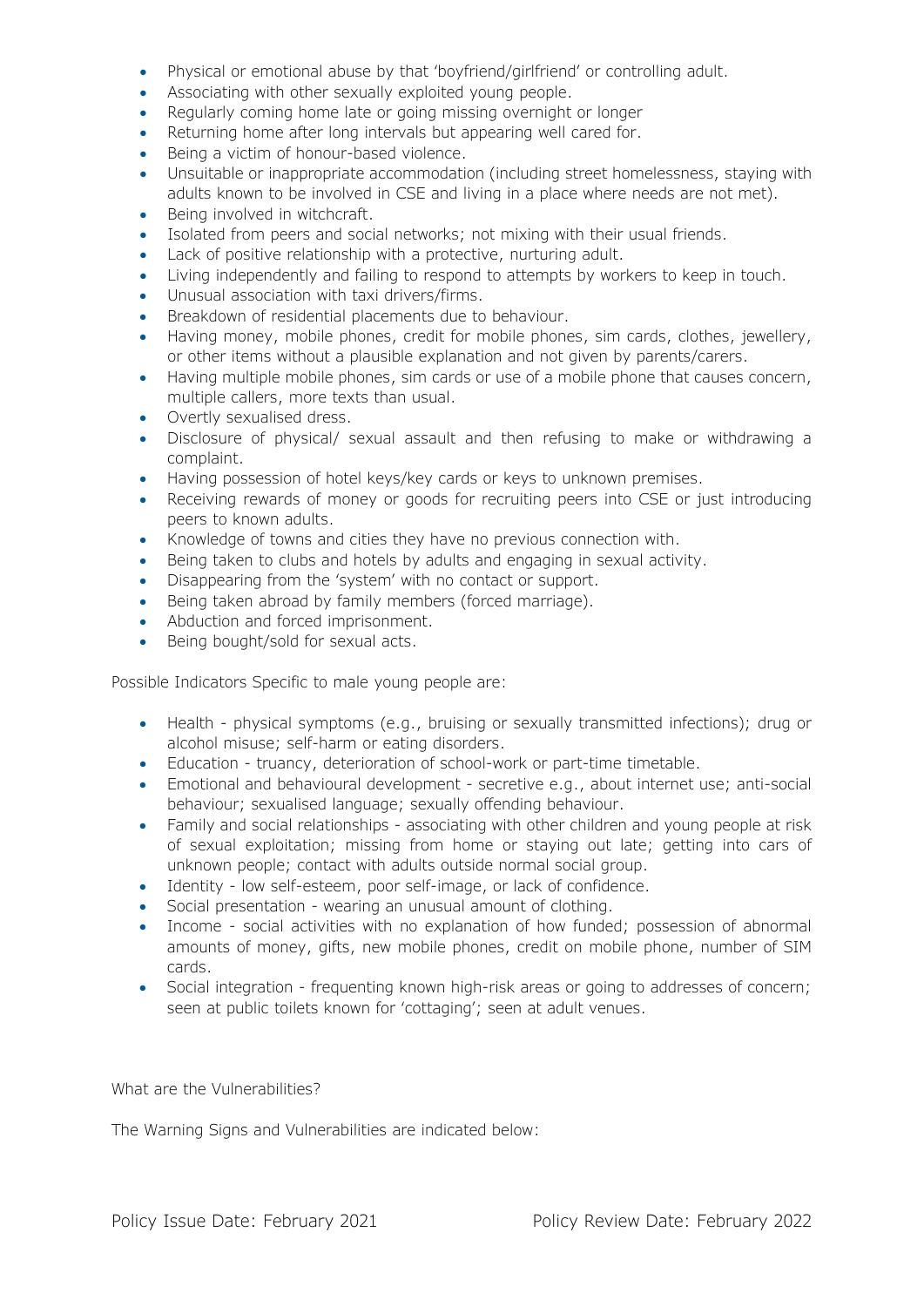Once engaged, offenders are likely to employ a series of sequential steps to erode the free will of the victim and trap them into a lifestyle which is not a choice but to which they can see no alternative as it has become all they know. These incremental steps may take the form of:

- Chilling Generally associating with the young person, supplying them with drink or drugs, listening to them, making them feel good and appearing to be the only one who understands them. Commonly this phase may extend for a protracted period e.g., 12 months.
- Presents The victim will be provided with gifts e.g., jewellery, electronic items, or money.
- Physical The offender will begin to ask for them to enter a sexual relationship.
- Pestering Whether they have had a sexual relationship to date the pressure to do so or to expand it will be increased.
- Threats To the victim and/or other people e.g., their family.
- Orders The victim is essentially challenged to refuse what is being demanded of them.
- Force Whether they consent the victim is physically forced to engage in sexual acts.

The Significance of Attachment

Victims often do not see themselves as such and may defend their abuser. Some will avoid contact with the police and can be the hardest victims to gain the confidence of and protect. If a young person presents with an indicator of CSE, action is required, the earlier the intervention, the better the chances for success.

Attachment between the victim and offender is the key to CSE occurring and continuing, and breaking that attachment is the most effective way to tackle the issue, safeguard the victim and deal with the offender. Attachment arises from the grooming/indoctrination process as the offender creates the cognitive distortions of the victim. They erode pre-existing relationships and bonds and replace them with their own, making them the single most important person in the victim's life. In doing so, they create a position whereby the victim is more likely to give in to their demands and less likely to report them due to the natural processes of the brain. Attachment also explains why the victim will repeatedly return to the offender even after making complaints about them; refuse to pursue complaints that have been made and give false details about persons involved or acts that have occurred.

### Important Information About CSE

Sexual exploitation can take many forms, from the seemingly 'consensual' relationship where sex is exchanged for attention, accommodation, or gifts, to serious organised crime and human trafficking. What marks out exploitation is an imbalance of power within the relationship. The perpetrator always holds power over the victim, increasing the dependence of the victim as the exploitative relationship develops.

Technology can play a part in sexual abuse, for example, through its use to record abuse and share it with other individuals, or as a medium to gain access to young people with the purpose of grooming them. A common factor in all cases is the lack of free choice.

Sexual exploitation has strong links with other forms of crime, for example, domestic violence and abuse, online and offline grooming, the distribution of abusive images of young people, and human trafficking. Many adults involved in prostitution describe difficult childhood experiences that include domestic violence and abuse, neglect, emotional abuse, disrupted schooling, and low educational attainment.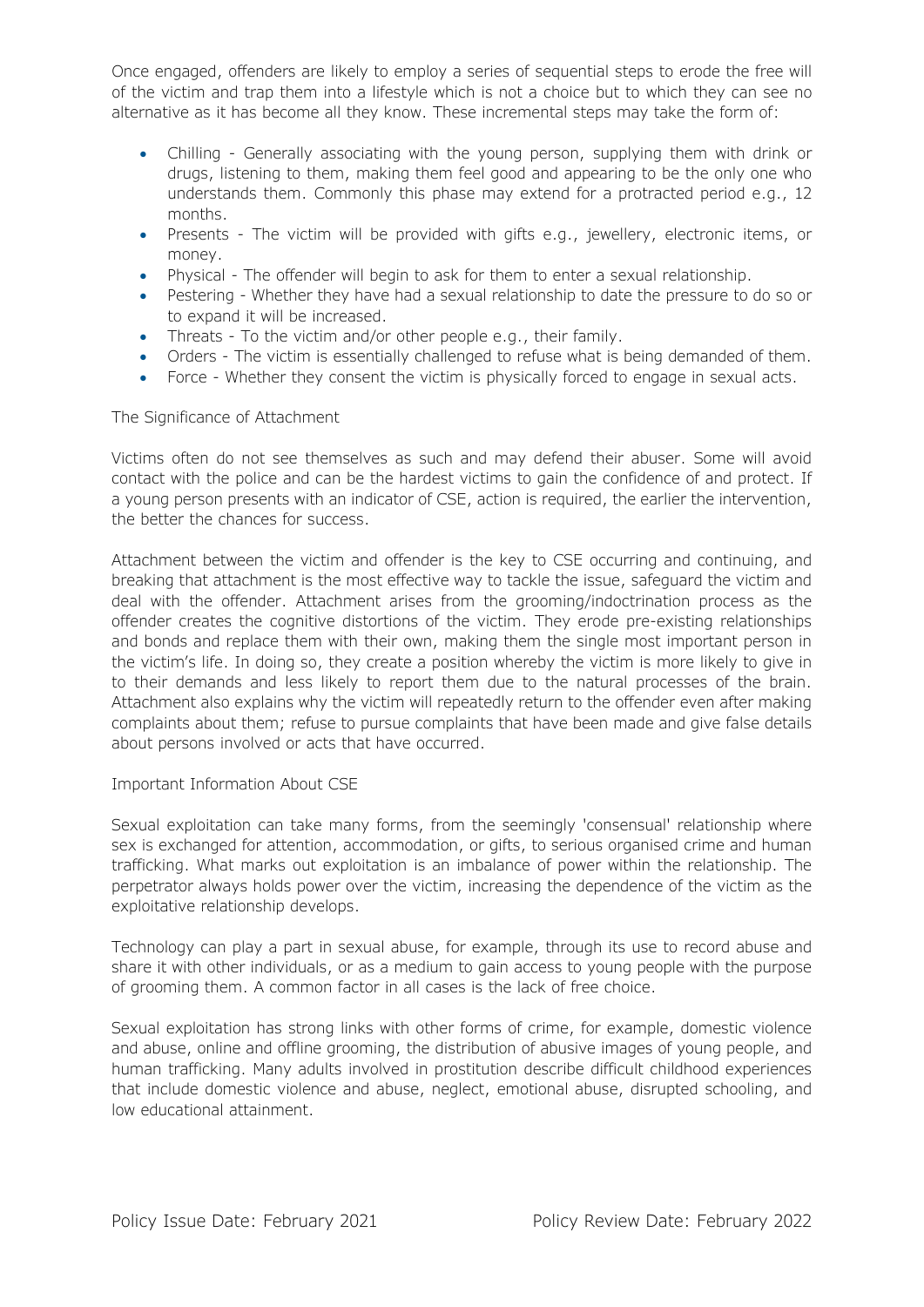The perpetrators of sexual exploitation are often well organised and use sophisticated tactics. They are known to target areas where young people gather without much adult supervision, e.g., parks or shopping centres or sites on the internet.

### Referral

As in all cases, concerns that a young person may be at risk of sexual exploitation should be discussed with a relevant line manager and a Designated Safeguarding Officer and reported to the young person's social work team as soon as practicable.

The wishes and feelings of the young person should be obtained when deciding how to proceed, but team members should be aware that perpetrators may have groomed the young person's responses and that the young person may be denying what is happening.

A young person who is suspected of suffering or being at risk of suffering sexual exploitation, and who may be a Child in Need under the Children's Act 1989, should be referred to the responsible local authority Children's Social Care team using the relevant local safeguarding referral procedures.

The local Safeguarding Children's Partnership will consult and share information concerning incidents or suspicions of sexual exploitation. A decision should be made whether a criminal offence has been committed against a young person.

The young person's individual needs and circumstances must be carefully assessed, including issues of ethnicity, gender, culture, disability, religion, and sexual orientation.